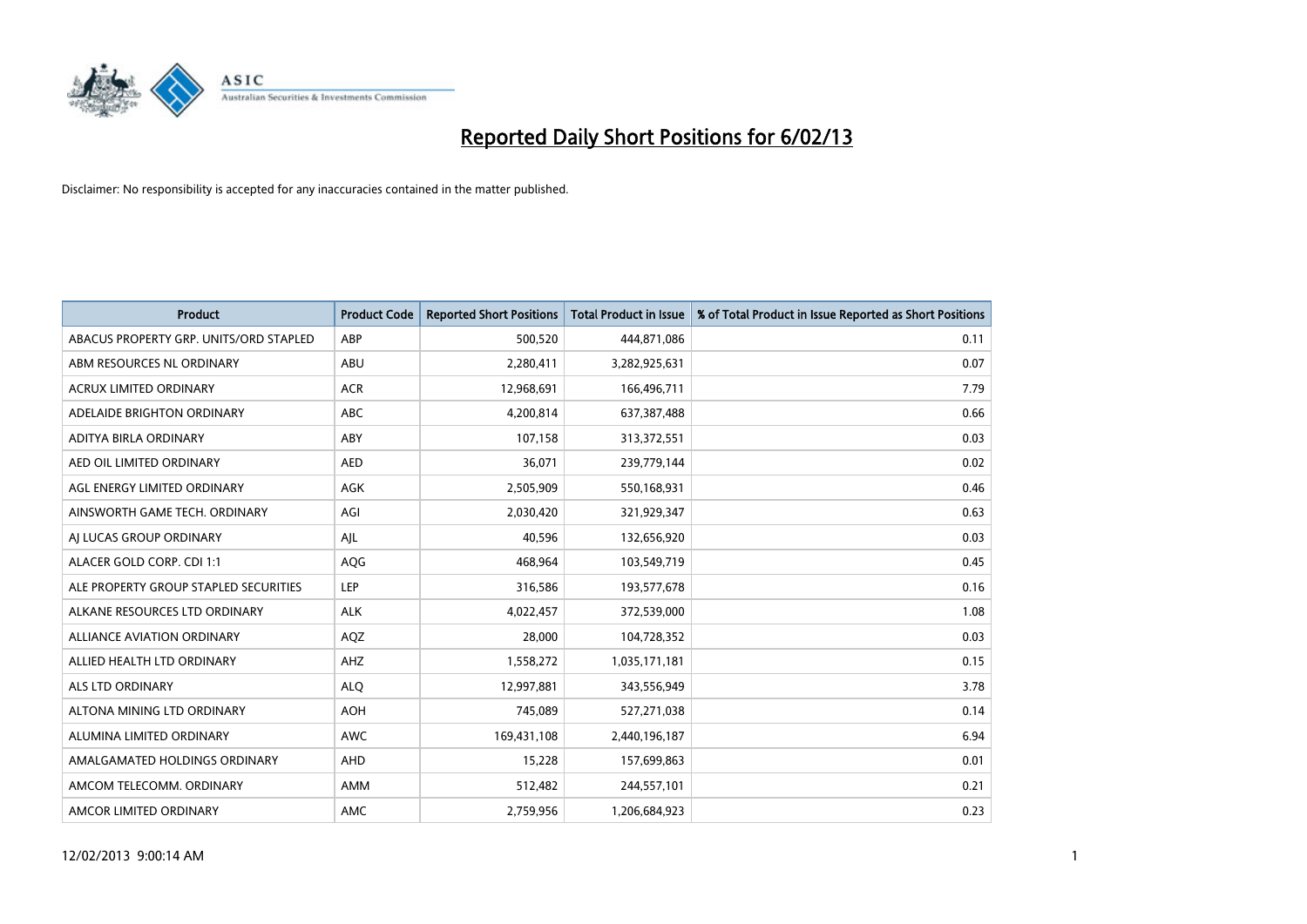

| <b>Product</b>                          | <b>Product Code</b> | <b>Reported Short Positions</b> | <b>Total Product in Issue</b> | % of Total Product in Issue Reported as Short Positions |
|-----------------------------------------|---------------------|---------------------------------|-------------------------------|---------------------------------------------------------|
| AMP LIMITED ORDINARY                    | AMP                 | 9,365,563                       | 2,930,423,546                 | 0.32                                                    |
| AMPELLA MINING ORDINARY                 | <b>AMX</b>          | 4,159,777                       | 247,500,493                   | 1.68                                                    |
| ANGLOGOLD ASHANTI CDI 5:1               | AGG                 | 500                             | 89,207,765                    | 0.00                                                    |
| ANSELL LIMITED ORDINARY                 | <b>ANN</b>          | 4,275,095                       | 130,768,652                   | 3.27                                                    |
| ANTARES ENERGY LTD ORDINARY             | <b>AZZ</b>          | 490,107                         | 257,000,000                   | 0.19                                                    |
| ANZ BANKING GRP LTD ORDINARY            | ANZ                 | 5,950,662                       | 2,743,592,752                 | 0.22                                                    |
| ANZ BANKING GRP LTD PREF SHARE CPS2     | <b>ANZPA</b>        | 125                             | 19,687,224                    | 0.00                                                    |
| APA GROUP STAPLED SECURITIES            | <b>APA</b>          | 6,576,001                       | 827,350,325                   | 0.79                                                    |
| APN NEWS & MEDIA ORDINARY               | <b>APN</b>          | 20,208,703                      | 661,526,586                   | 3.05                                                    |
| AQUARIUS PLATINUM. ORDINARY             | <b>AOP</b>          | 14,016,467                      | 486,851,336                   | 2.88                                                    |
| AQUILA RESOURCES ORDINARY               | <b>AQA</b>          | 8,730,101                       | 411,804,442                   | 2.12                                                    |
| ARAFURA RESOURCE LTD ORDINARY           | <b>ARU</b>          | 407,417                         | 441,270,644                   | 0.09                                                    |
| ARB CORPORATION ORDINARY                | <b>ARP</b>          | 99,201                          | 72,481,302                    | 0.14                                                    |
| ARDENT LEISURE GROUP STAPLED SECURITIES | AAD                 | 3,241,710                       | 397,774,513                   | 0.81                                                    |
| ARGO INVESTMENTS ORDINARY               | <b>ARG</b>          | 405                             | 628,781,353                   | 0.00                                                    |
| ARISTOCRAT LEISURE ORDINARY             | ALL                 | 11,914,396                      | 551,418,047                   | 2.16                                                    |
| ARRIUM LTD ORDINARY                     | ARI                 | 9,235,681                       | 1,351,527,328                 | 0.68                                                    |
| ASCIANO LIMITED ORDINARY                | <b>AIO</b>          | 9,143,755                       | 975,385,664                   | 0.94                                                    |
| ASG GROUP LIMITED ORDINARY              | <b>ASZ</b>          | 1,774,620                       | 206,720,839                   | 0.86                                                    |
| ASPEN GROUP ORD/UNITS STAPLED           | <b>APZ</b>          | 256,517                         | 1,192,803,491                 | 0.02                                                    |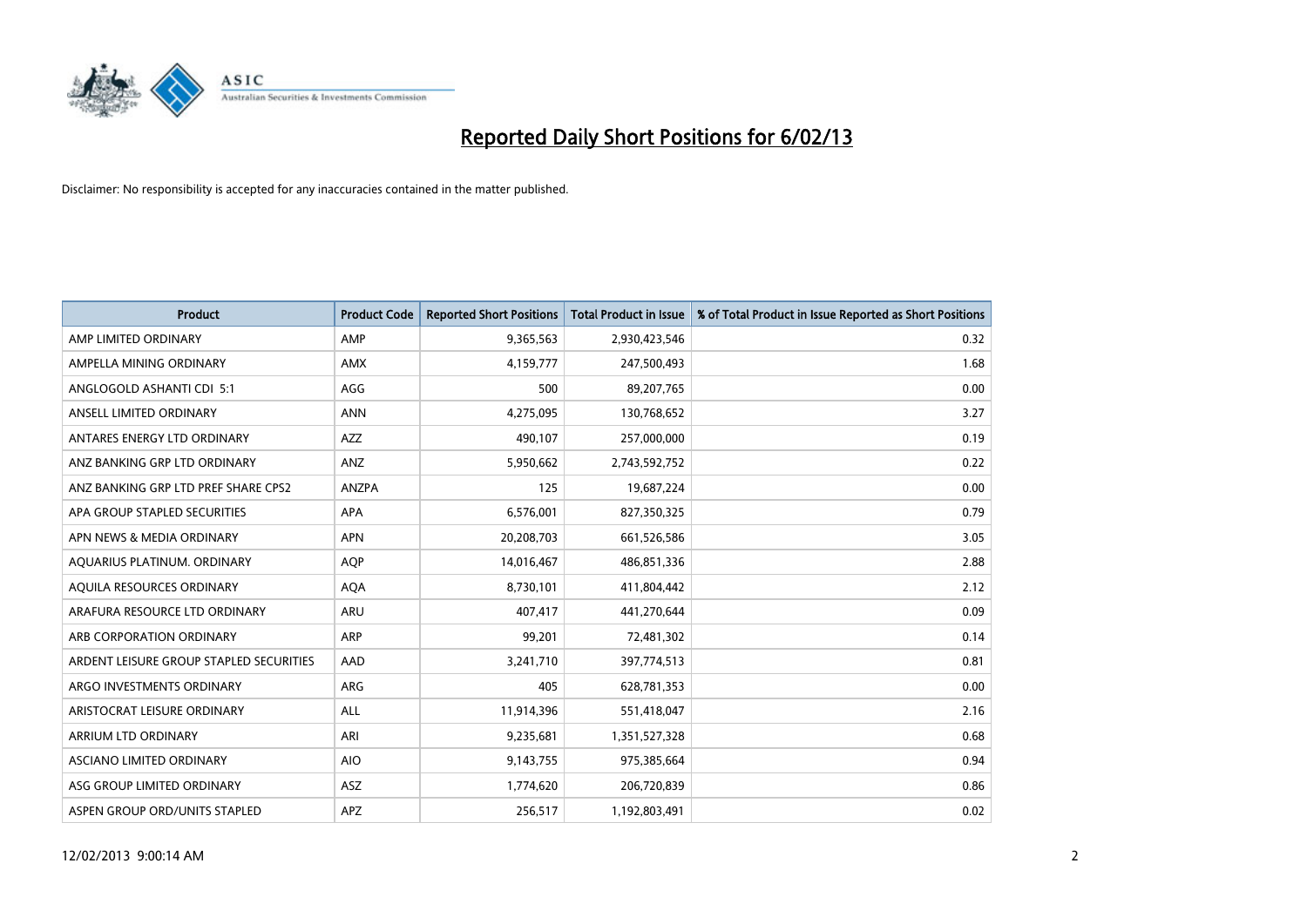

| <b>Product</b>                            | <b>Product Code</b> | <b>Reported Short Positions</b> | <b>Total Product in Issue</b> | % of Total Product in Issue Reported as Short Positions |
|-------------------------------------------|---------------------|---------------------------------|-------------------------------|---------------------------------------------------------|
| ASPIRE MINING LTD ORDINARY                | <b>AKM</b>          | 36.368                          | 620,594,556                   | 0.01                                                    |
| ASTRO JAP PROP GROUP STAPLED US PROHIBIT. | AJA                 | 1,232                           | 67,211,752                    | 0.00                                                    |
| ASX LIMITED ORDINARY                      | <b>ASX</b>          | 4,123,150                       | 175,136,729                   | 2.35                                                    |
| ATLAS IRON LIMITED ORDINARY               | AGO                 | 7,608,050                       | 909,718,409                   | 0.84                                                    |
| AUCKLAND INTERNATION ORDINARY             | <b>AIA</b>          | 134,169                         | 1,322,564,489                 | 0.01                                                    |
| AURIZON HOLDINGS LTD ORDINARY             | <b>AZI</b>          | 11,021,571                      | 2,137,284,503                 | 0.52                                                    |
| AURORA OIL & GAS ORDINARY                 | <b>AUT</b>          | 9,855,238                       | 447,885,778                   | 2.20                                                    |
| <b>AUSDRILL LIMITED ORDINARY</b>          | <b>ASL</b>          | 6,440,196                       | 309,451,963                   | 2.08                                                    |
| AUSENCO LIMITED ORDINARY                  | AAX                 | 679,957                         | 123,527,574                   | 0.55                                                    |
| <b>AUSTAL LIMITED ORDINARY</b>            | ASB                 | 1,156,111                       | 346,007,639                   | 0.33                                                    |
| AUSTBROKERS HOLDINGS ORDINARY             | <b>AUB</b>          | 204                             | 57,568,703                    | 0.00                                                    |
| AUSTIN ENGINEERING ORDINARY               | <b>ANG</b>          | 448,062                         | 72,314,403                    | 0.62                                                    |
| AUSTRALAND PROPERTY STAPLED SECURITY      | <b>ALZ</b>          | 489,050                         | 576,846,597                   | 0.08                                                    |
| AUSTRALIAN AGRICULT, ORDINARY             | AAC                 | 933,573                         | 312,905,085                   | 0.30                                                    |
| AUSTRALIAN INFRASTR, UNITS/ORDINARY       | <b>AIX</b>          | 742,501                         | 620,733,944                   | 0.12                                                    |
| AUSTRALIAN PHARM. ORDINARY                | API                 | 373,573                         | 488,115,883                   | 0.08                                                    |
| AUTOMOTIVE HOLDINGS ORDINARY              | AHE                 | 56,793                          | 260,579,682                   | 0.02                                                    |
| AVIENNINGS LIMITED ORDINARY               | AVI                 | 175,000                         | 274,588,694                   | 0.06                                                    |
| AWE LIMITED ORDINARY                      | <b>AWE</b>          | 3,260,660                       | 522,116,985                   | 0.62                                                    |
| AZIMUTH RES LTD ORDINARY                  | <b>AZH</b>          | 2,092,682                       | 430,626,680                   | 0.49                                                    |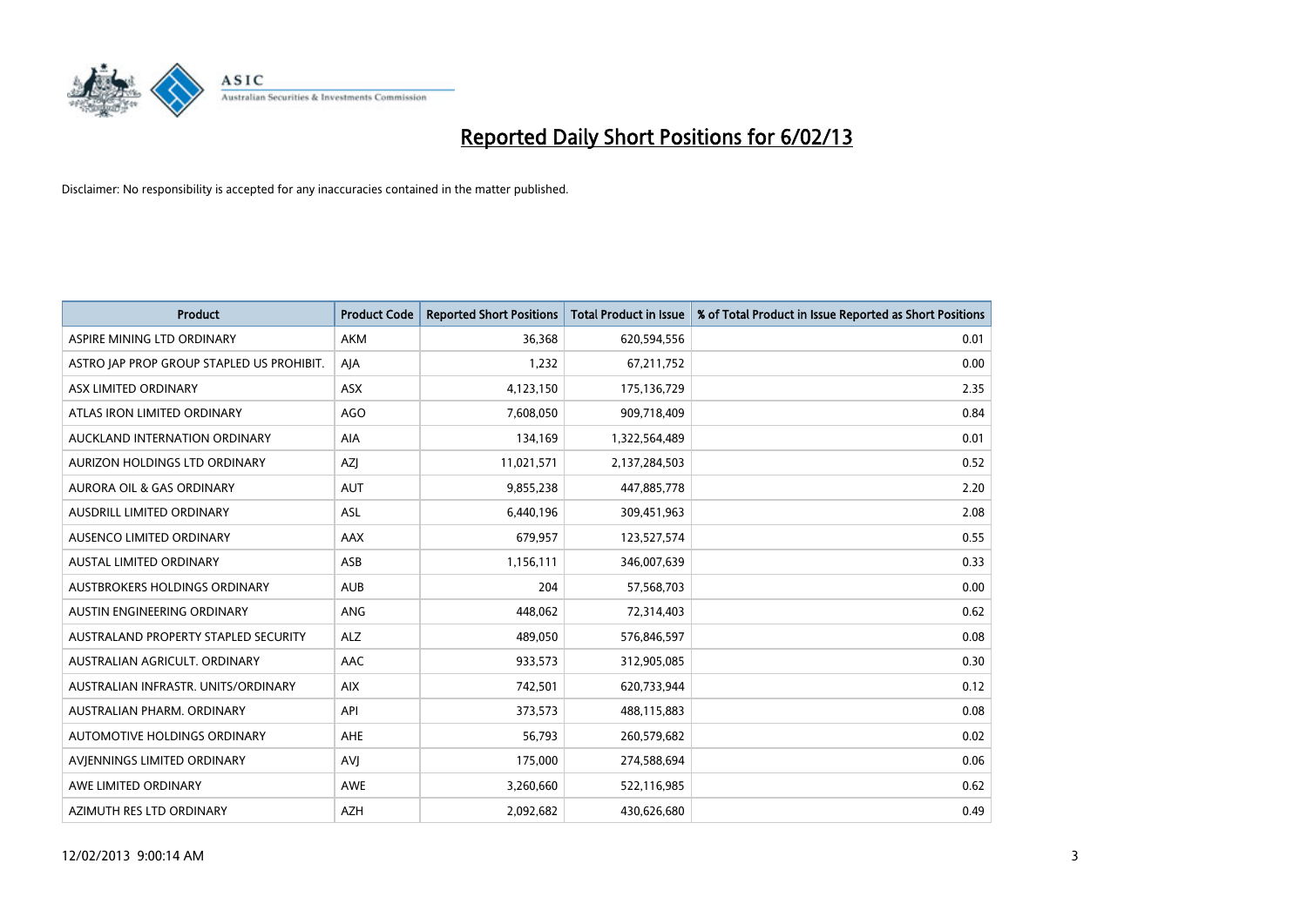

| <b>Product</b>                                | <b>Product Code</b> | <b>Reported Short Positions</b> | <b>Total Product in Issue</b> | % of Total Product in Issue Reported as Short Positions |
|-----------------------------------------------|---------------------|---------------------------------|-------------------------------|---------------------------------------------------------|
| <b>BANDANNA ENERGY ORDINARY</b>               | <b>BND</b>          | 24,136,352                      | 528,481,199                   | 4.57                                                    |
| BANK OF QUEENSLAND. ORDINARY                  | <b>BOO</b>          | 7,553,093                       | 312,878,919                   | 2.41                                                    |
| <b>BANNERMAN RESOURCES ORDINARY</b>           | <b>BMN</b>          | 237,094                         | 307,126,775                   | 0.08                                                    |
| <b>BASE RES LIMITED ORDINARY</b>              | <b>BSE</b>          | 452,770                         | 560,440,029                   | 0.08                                                    |
| <b>BATHURST RESOURCES ORDINARY</b>            | <b>BTU</b>          | 37,932,004                      | 697,247,997                   | 5.44                                                    |
| <b>BC IRON LIMITED ORDINARY</b>               | <b>BCI</b>          | 527,500                         | 122,729,384                   | 0.43                                                    |
| <b>BEACH ENERGY LIMITED ORDINARY</b>          | <b>BPT</b>          | 21,980,581                      | 1,263,677,572                 | 1.74                                                    |
| BEADELL RESOURCE LTD ORDINARY                 | <b>BDR</b>          | 14,684,033                      | 742,204,752                   | 1.98                                                    |
| BENDIGO AND ADELAIDE ORDINARY                 | <b>BEN</b>          | 9,259,063                       | 402,442,109                   | 2.30                                                    |
| BERKELEY RESOURCES ORDINARY                   | <b>BKY</b>          | 290,291                         | 179,393,273                   | 0.16                                                    |
| BHP BILLITON LIMITED ORDINARY                 | <b>BHP</b>          | 9,882,714                       | 3,211,691,105                 | 0.31                                                    |
| <b>BILLABONG ORDINARY</b>                     | <b>BBG</b>          | 5,408,852                       | 478,944,292                   | 1.13                                                    |
| BLACKMORES LIMITED ORDINARY                   | <b>BKL</b>          | 2,885                           | 16,909,231                    | 0.02                                                    |
| <b>BLACKTHORN RESOURCES ORD US PROHIBITED</b> | <b>BTR</b>          | 234,040                         | 164,285,950                   | 0.14                                                    |
| <b>BLUESCOPE STEEL LTD ORDINARY</b>           | <b>BSL</b>          | 797,727                         | 558,243,305                   | 0.14                                                    |
| <b>BOART LONGYEAR ORDINARY</b>                | <b>BLY</b>          | 7,829,978                       | 461,163,412                   | 1.70                                                    |
| BORAL LIMITED. ORDINARY                       | <b>BLD</b>          | 25,520,225                      | 766,235,816                   | 3.33                                                    |
| <b>BOUGAINVILLE COPPER ORDINARY</b>           | <b>BOC</b>          |                                 | 401,062,500                   | 0.00                                                    |
| <b>BRADKEN LIMITED ORDINARY</b>               | <b>BKN</b>          | 11,007,188                      | 169,240,662                   | 6.50                                                    |
| <b>BRAMBLES LIMITED ORDINARY</b>              | <b>BXB</b>          | 1,759,471                       | 1,556,631,943                 | 0.11                                                    |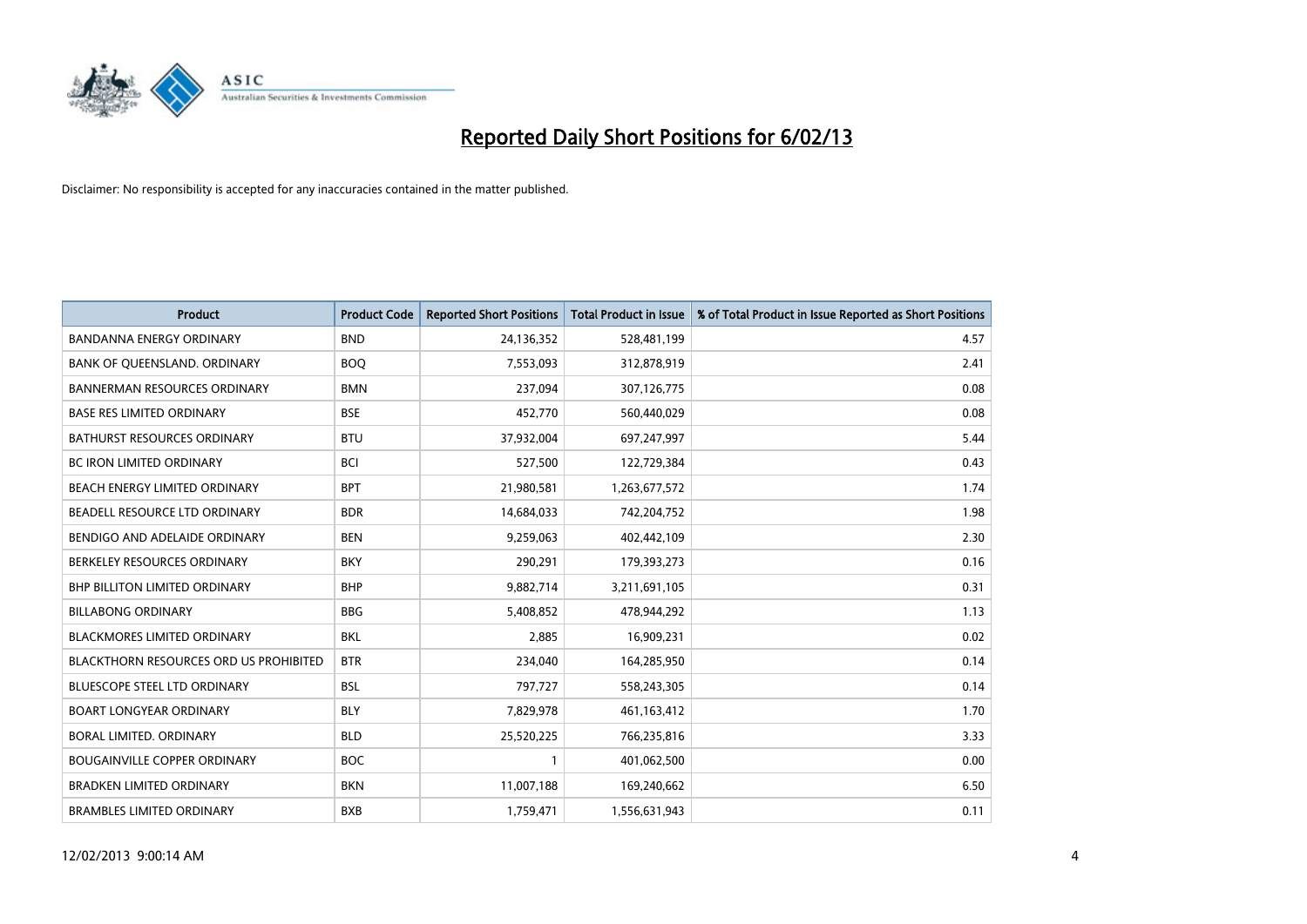

| <b>Product</b>                          | <b>Product Code</b> | <b>Reported Short Positions</b> | <b>Total Product in Issue</b> | % of Total Product in Issue Reported as Short Positions |
|-----------------------------------------|---------------------|---------------------------------|-------------------------------|---------------------------------------------------------|
| <b>BREVILLE GROUP LTD ORDINARY</b>      | <b>BRG</b>          | 126,326                         | 130,095,322                   | 0.10                                                    |
| BRICKWORKS LIMITED ORDINARY             | <b>BKW</b>          | 43,273                          | 147,818,132                   | 0.03                                                    |
| <b>BROCKMAN MINING LTD ORDINARY</b>     | <b>BCK</b>          | 91,872                          | 7,414,338,229                 | 0.00                                                    |
| BT INVESTMENT MNGMNT ORDINARY           | <b>BTT</b>          | 2                               | 274,214,460                   | 0.00                                                    |
| <b>BUCCANEER ENERGY LTD ORDINARY</b>    | <b>BCC</b>          | 1,000,000                       | 1,519,445,371                 | 0.07                                                    |
| <b>BURU ENERGY ORDINARY</b>             | <b>BRU</b>          | 13,796,143                      | 273,912,685                   | 5.04                                                    |
| <b>BWP TRUST ORDINARY UNITS</b>         | <b>BWP</b>          | 2,596,188                       | 533,645,790                   | 0.49                                                    |
| CABCHARGE AUSTRALIA ORDINARY            | CAB                 | 6,886,401                       | 120,430,683                   | 5.72                                                    |
| CALIBRE GROUP LTD ORDINARY              | <b>CGH</b>          | 528,309                         | 307,378,401                   | 0.17                                                    |
| <b>CALTEX AUSTRALIA ORDINARY</b>        | <b>CTX</b>          | 4,234,119                       | 270,000,000                   | 1.57                                                    |
| CAPE LAMBERT RES LTD ORDINARY           | <b>CFE</b>          | 596,851                         | 688,308,792                   | 0.09                                                    |
| CARABELLA RES LTD ORDINARY              | <b>CLR</b>          | 53,326                          | 152,361,547                   | 0.03                                                    |
| <b>CARBON ENERGY ORDINARY</b>           | <b>CNX</b>          | 48,071                          | 779,807,322                   | 0.01                                                    |
| <b>CARDNO LIMITED ORDINARY</b>          | CDD                 | 6,284,097                       | 141,148,006                   | 4.45                                                    |
| CARNARVON PETROLEUM ORDINARY            | <b>CVN</b>          | 1,284,055                       | 937,257,700                   | 0.14                                                    |
| CARSALES.COM LTD ORDINARY               | <b>CRZ</b>          | 5,032,074                       | 235,768,495                   | 2.13                                                    |
| CEDAR WOODS PROP. ORDINARY              | <b>CWP</b>          | 25,001                          | 73,047,793                    | 0.03                                                    |
| CENTRAL PETROLEUM ORDINARY              | <b>CTP</b>          | 1,153,262                       | 1,386,978,365                 | 0.08                                                    |
| <b>CERAMIC FUEL CELLS ORDINARY</b>      | CFU                 | 390                             | 1,559,231,320                 | 0.00                                                    |
| CFS RETAIL TRUST GRP STAPLED SECURITIES | <b>CFX</b>          | 41,980,731                      | 2,828,495,659                 | 1.48                                                    |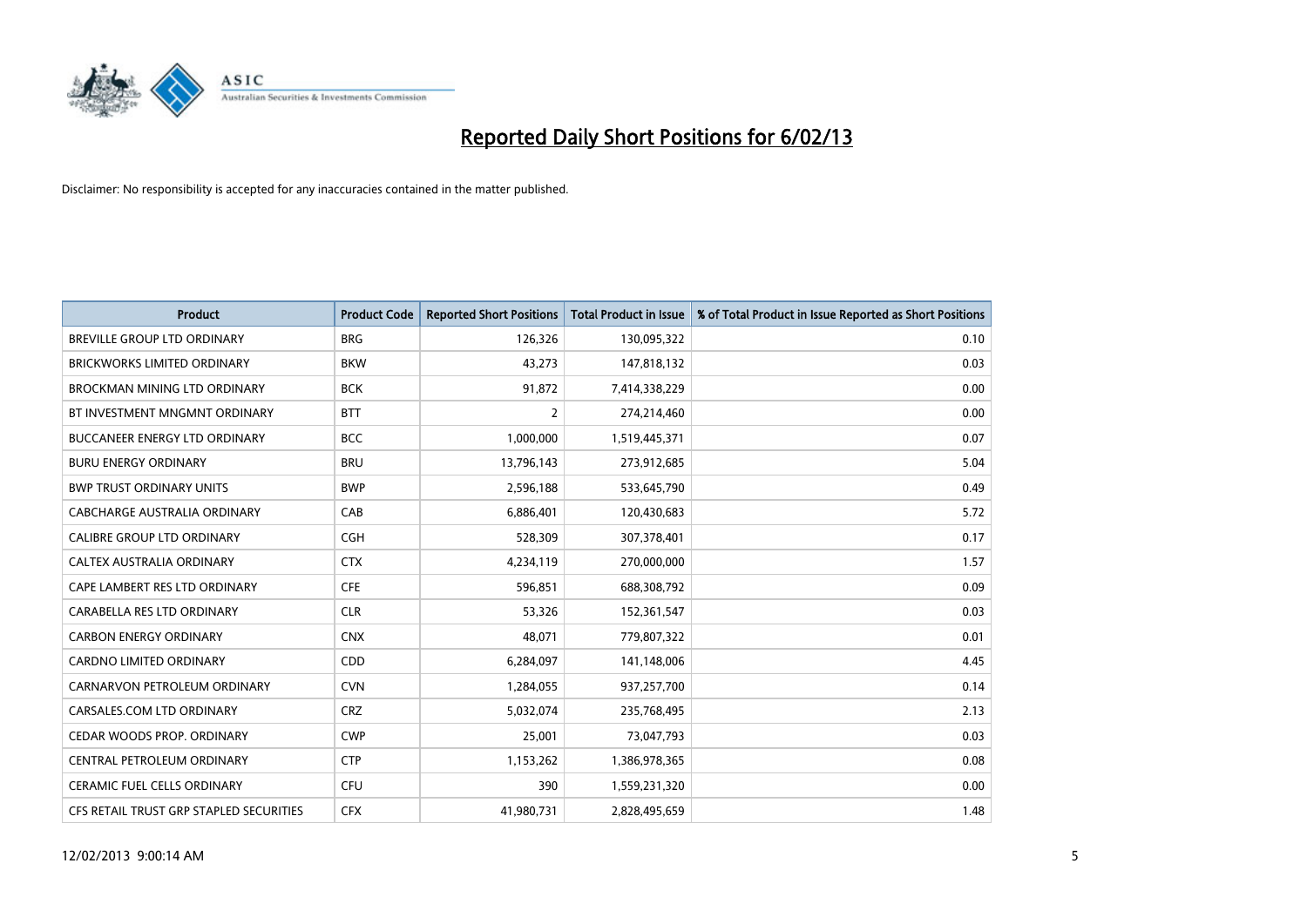

| <b>Product</b>                          | <b>Product Code</b> | <b>Reported Short Positions</b> | <b>Total Product in Issue</b> | % of Total Product in Issue Reported as Short Positions |
|-----------------------------------------|---------------------|---------------------------------|-------------------------------|---------------------------------------------------------|
| CHALLENGER DIV.PRO. STAPLED UNITS       | <b>CDI</b>          | 77,638                          | 214,101,013                   | 0.04                                                    |
| CHALLENGER LIMITED ORDINARY             | <b>CGF</b>          | 1,825,119                       | 537,083,442                   | 0.34                                                    |
| CHARTER HALL GROUP STAPLED US PROHIBIT. | <b>CHC</b>          | 400,735                         | 298,860,383                   | 0.13                                                    |
| <b>CHARTER HALL RETAIL UNITS</b>        | <b>CQR</b>          | 784,983                         | 334,098,571                   | 0.23                                                    |
| <b>CHORUS LIMITED ORDINARY</b>          | <b>CNU</b>          | 1,019,149                       | 385,082,123                   | 0.26                                                    |
| CITIGOLD CORP LTD ORDINARY              | <b>CTO</b>          | 1,433,288                       | 1,352,907,765                 | 0.11                                                    |
| <b>CLOUGH LIMITED ORDINARY</b>          | <b>CLO</b>          | 271,209                         | 775,364,839                   | 0.03                                                    |
| COAL OF AFRICA LTD ORDINARY             | <b>CZA</b>          | 67,650                          | 1,048,368,613                 | 0.01                                                    |
| COALSPUR MINES LTD ORDINARY             | <b>CPL</b>          | 13,936,749                      | 634,123,901                   | 2.20                                                    |
| COCA-COLA AMATIL ORDINARY               | <b>CCL</b>          | 1,664,294                       | 762,133,414                   | 0.22                                                    |
| <b>COCHLEAR LIMITED ORDINARY</b>        | <b>COH</b>          | 4,427,719                       | 57,026,689                    | 7.76                                                    |
| COCKATOO COAL ORDINARY                  | <b>COK</b>          | 13,340,139                      | 1,016,746,908                 | 1.31                                                    |
| <b>CODAN LIMITED ORDINARY</b>           | <b>CDA</b>          | 515,000                         | 176,926,104                   | 0.29                                                    |
| <b>COFFEY INTERNATIONAL ORDINARY</b>    | <b>COF</b>          | 647                             | 255,833,165                   | 0.00                                                    |
| <b>COLLINS FOODS LTD ORDINARY</b>       | <b>CKF</b>          | 498,099                         | 93,000,003                    | 0.54                                                    |
| COMMONWEALTH BANK, ORDINARY             | <b>CBA</b>          | 12,628,206                      | 1,609,180,841                 | 0.78                                                    |
| <b>COMMONWEALTH PROP ORDINARY UNITS</b> | <b>CPA</b>          | 17,615,416                      | 2,347,003,413                 | 0.75                                                    |
| <b>COMPASS RESOURCES ORDINARY</b>       | <b>CMR</b>          | 7,472                           | 1,403,744,100                 | 0.00                                                    |
| <b>COMPUTERSHARE LTD ORDINARY</b>       | CPU                 | 10,423,162                      | 555,664,059                   | 1.88                                                    |
| COOPER ENERGY LTD ORDINARY              | <b>COE</b>          | 181,860                         | 329,034,654                   | 0.06                                                    |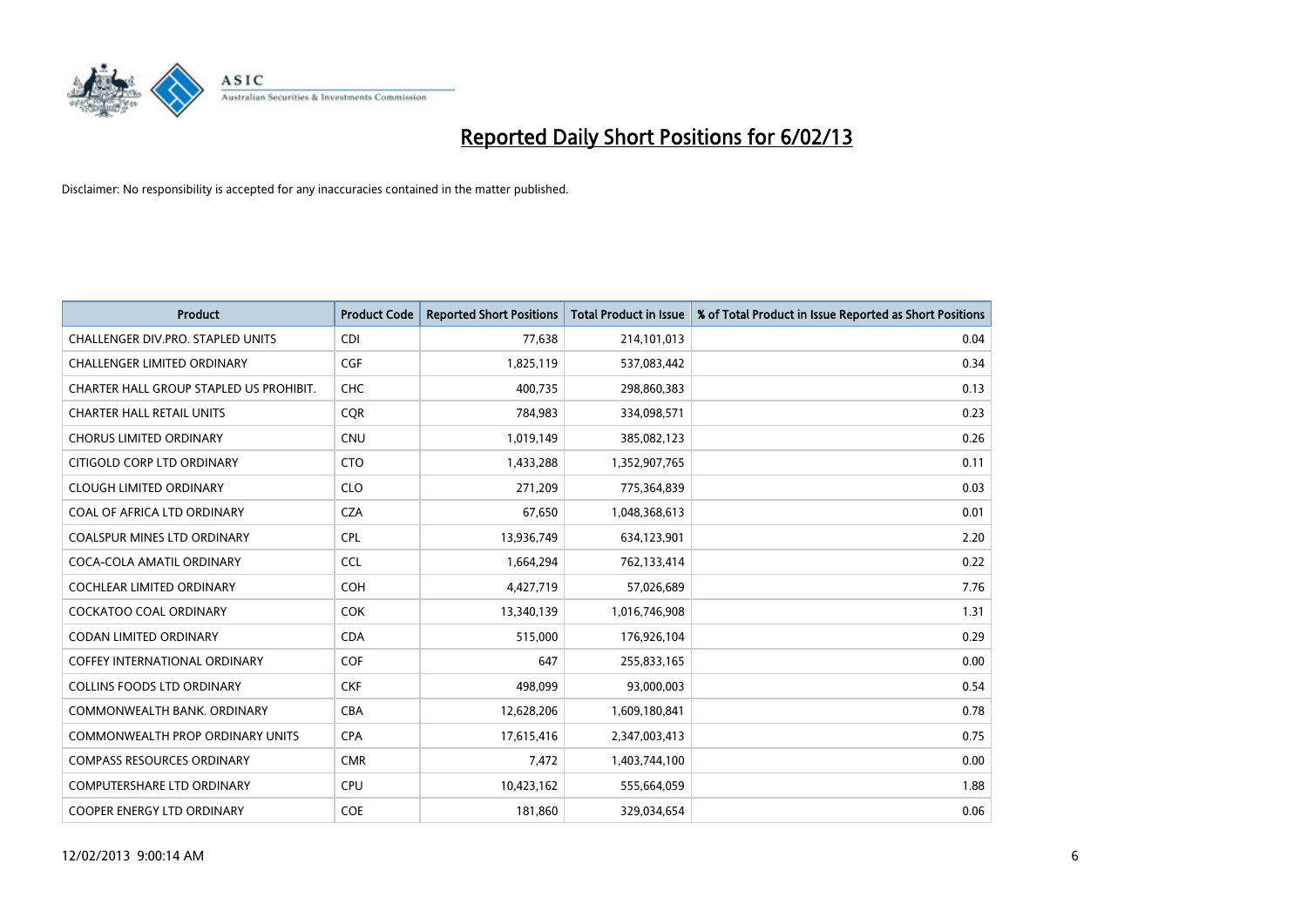

| <b>Product</b>                          | <b>Product Code</b> | <b>Reported Short Positions</b> | <b>Total Product in Issue</b> | % of Total Product in Issue Reported as Short Positions |
|-----------------------------------------|---------------------|---------------------------------|-------------------------------|---------------------------------------------------------|
| <b>CORP TRAVEL LIMITED ORDINARY</b>     | <b>CTD</b>          | 134,863                         | 74,971,020                    | 0.18                                                    |
| <b>CREDIT CORP GROUP ORDINARY</b>       | <b>CCP</b>          | 14,675                          | 45,932,899                    | 0.03                                                    |
| <b>CROMWELL PROP STAPLED SECURITIES</b> | <b>CMW</b>          | 218,192                         | 1,407,704,638                 | 0.02                                                    |
| <b>CROWN LIMITED ORDINARY</b>           | <b>CWN</b>          | 5,007,679                       | 728,394,185                   | 0.69                                                    |
| <b>CSG LIMITED ORDINARY</b>             | CSV                 | 464,450                         | 278,394,845                   | 0.17                                                    |
| <b>CSL LIMITED ORDINARY</b>             | <b>CSL</b>          | 2,023,185                       | 498,197,568                   | 0.41                                                    |
| <b>CSR LIMITED ORDINARY</b>             | <b>CSR</b>          | 45,736,720                      | 506,000,315                   | 9.04                                                    |
| <b>CUDECO LIMITED ORDINARY</b>          | CDU                 | 3,255,007                       | 188,943,961                   | 1.72                                                    |
| DART ENERGY LTD ORDINARY                | <b>DTE</b>          | 15,748,578                      | 878,668,388                   | 1.79                                                    |
| DATA#3 LIMITED ORDINARY                 | <b>DTL</b>          | 325                             | 153,974,950                   | 0.00                                                    |
| DAVID JONES LIMITED ORDINARY            | <b>DJS</b>          | 65,179,980                      | 531,788,775                   | 12.26                                                   |
| <b>DECMIL GROUP LIMITED ORDINARY</b>    | <b>DCG</b>          | 631,997                         | 168,203,219                   | 0.38                                                    |
| DEEP YELLOW LIMITED ORDINARY            | <b>DYL</b>          | 259,936                         | 1,553,507,294                 | 0.02                                                    |
| DEXUS PROPERTY GROUP STAPLED UNITS      | <b>DXS</b>          | 13,522,079                      | 4,839,024,176                 | 0.28                                                    |
| DISCOVERY METALS LTD ORDINARY           | <b>DML</b>          | 1,850,443                       | 486,986,451                   | 0.38                                                    |
| DOMINO PIZZA ENTERPR ORDINARY           | <b>DMP</b>          | 24,957                          | 70,192,674                    | 0.04                                                    |
| DORAY MINERALS LTD ORDINARY             | <b>DRM</b>          | 184,459                         | 141,866,768                   | 0.13                                                    |
| DOWNER EDI LIMITED ORDINARY             | <b>DOW</b>          | 4,721,058                       | 429,100,296                   | 1.10                                                    |
| DRILLSEARCH ENERGY ORDINARY             | <b>DLS</b>          | 1,346,152                       | 427,353,371                   | 0.31                                                    |
| DUET GROUP STAPLED US PROHIBIT.         | <b>DUE</b>          | 9,254,273                       | 1,158,216,750                 | 0.80                                                    |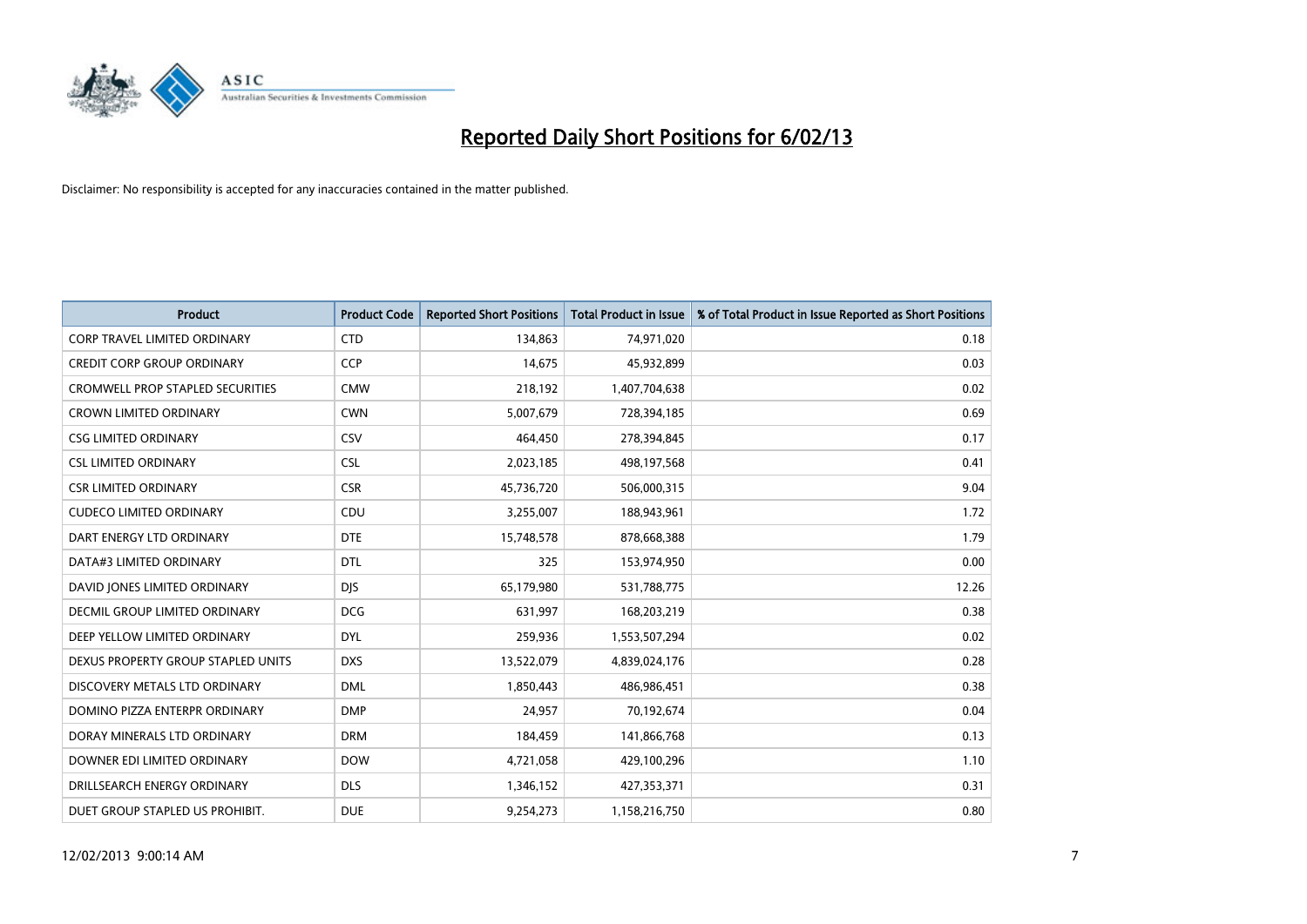

| <b>Product</b>                         | <b>Product Code</b> | <b>Reported Short Positions</b> | <b>Total Product in Issue</b> | % of Total Product in Issue Reported as Short Positions |
|----------------------------------------|---------------------|---------------------------------|-------------------------------|---------------------------------------------------------|
| DULUXGROUP LIMITED ORDINARY            | <b>DLX</b>          | 8,455,270                       | 374,507,181                   | 2.26                                                    |
| DWS LTD ORDINARY                       | <b>DWS</b>          | 400.171                         | 132,362,763                   | 0.30                                                    |
| ECHO ENTERTAINMENT ORDINARY            | <b>EGP</b>          | 9,584,168                       | 825,672,730                   | 1.16                                                    |
| ELDERS LIMITED ORDINARY                | <b>ELD</b>          | 19,061,108                      | 448,598,480                   | 4.25                                                    |
| ELEMENTAL MINERALS ORDINARY            | <b>ELM</b>          | 37,896                          | 288,587,228                   | 0.01                                                    |
| ELEMENTOS LIMITED ORDINARY             | <b>ELT</b>          | 16                              | 148,352,638                   | 0.00                                                    |
| <b>EMECO HOLDINGS ORDINARY</b>         | <b>EHL</b>          | 7,594,631                       | 599,675,707                   | 1.27                                                    |
| <b>ENDEAVOUR MIN CORP CDI 1:1</b>      | <b>EVR</b>          | 151,869                         | 128,051,824                   | 0.12                                                    |
| <b>ENDOCOAL LIMITED ORDINARY</b>       | EOC                 | 510,000                         | 186,929,401                   | 0.27                                                    |
| <b>ENERGY RESOURCES ORDINARY 'A'</b>   | <b>ERA</b>          | 7,071,818                       | 517,725,062                   | 1.37                                                    |
| ENERGY WORLD CORPOR. ORDINARY          | <b>EWC</b>          | 17,130,732                      | 1,734,166,672                 | 0.99                                                    |
| <b>ENVESTRA LIMITED ORDINARY</b>       | <b>ENV</b>          | 8,040,532                       | 1,603,333,497                 | 0.50                                                    |
| EQUATORIAL RES LTD ORDINARY            | EQX                 | 122,614                         | 117,235,353                   | 0.10                                                    |
| ETFS METALS. ETFS GOLD                 | GOLD                | 1,200                           | 4,044,937                     | 0.03                                                    |
| EVOLUTION MINING LTD ORDINARY          | <b>EVN</b>          | 5,773,834                       | 708,092,989                   | 0.82                                                    |
| FAIRFAX MEDIA LTD ORDINARY             | <b>FXI</b>          | 366,270,685                     | 2,351,955,725                 | 15.57                                                   |
| <b>FANTASTIC HOLDINGS ORDINARY</b>     | <b>FAN</b>          | 134,680                         | 102,739,538                   | 0.13                                                    |
| <b>FAR LTD ORDINARY</b>                | <b>FAR</b>          | 21,000,000                      | 2,499,846,742                 | 0.84                                                    |
| FEDERATION CNTRES ORD/UNIT STAPLED SEC | <b>FDC</b>          | 4,164,664                       | 1,427,391,696                 | 0.29                                                    |
| FISHER & PAYKEL H. ORDINARY            | <b>FPH</b>          | 232,163                         | 542,612,236                   | 0.04                                                    |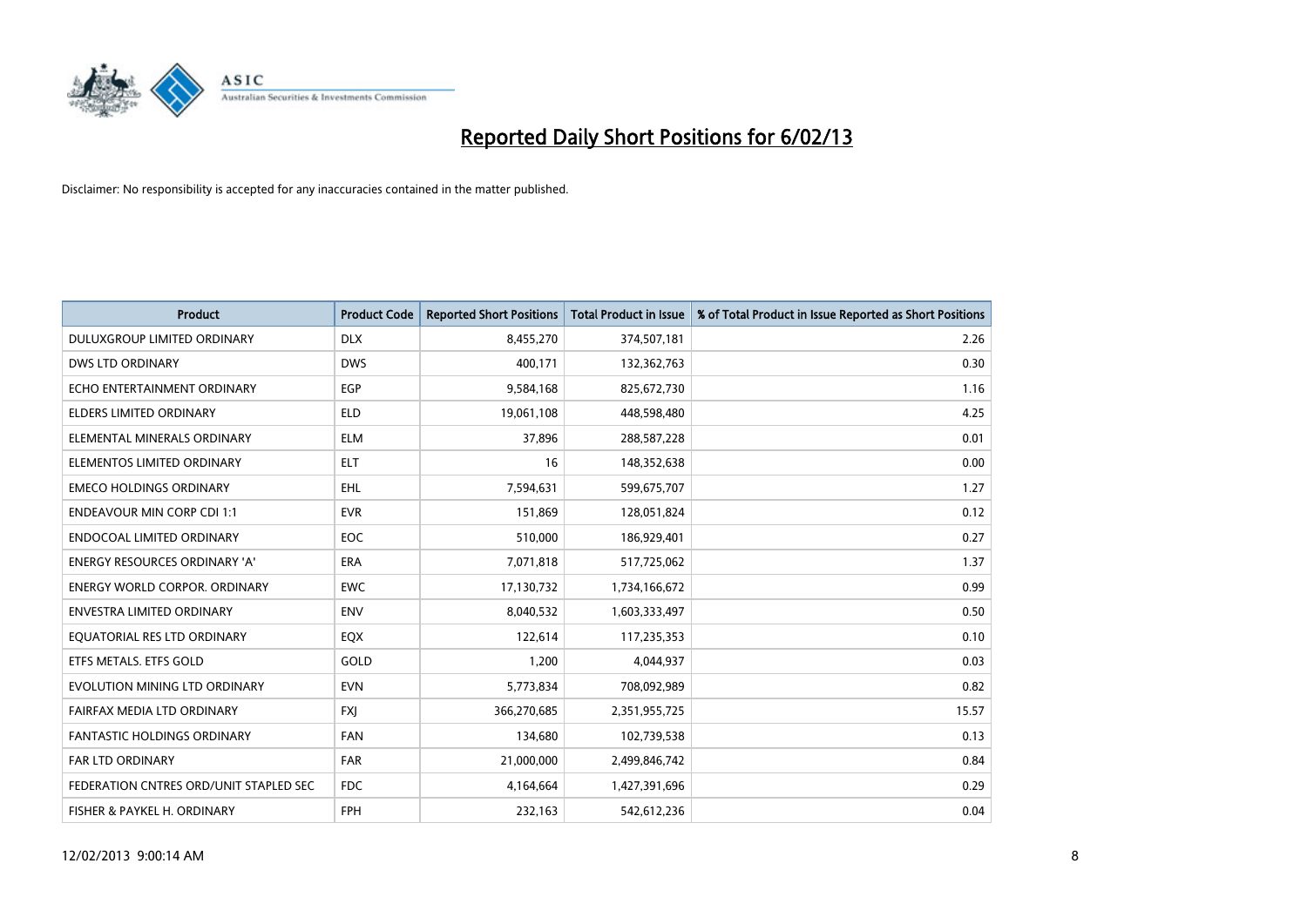

| <b>Product</b>                            | <b>Product Code</b> | <b>Reported Short Positions</b> | <b>Total Product in Issue</b> | % of Total Product in Issue Reported as Short Positions |
|-------------------------------------------|---------------------|---------------------------------|-------------------------------|---------------------------------------------------------|
| FKP PROPERTY GROUP STAPLED SECURITIES     | <b>FKP</b>          | 5,936,539                       | 321,578,705                   | 1.85                                                    |
| FLEETWOOD CORP ORDINARY                   | <b>FWD</b>          | 2,837,307                       | 60,033,258                    | 4.73                                                    |
| <b>FLETCHER BUILDING ORDINARY</b>         | <b>FBU</b>          | 4,988,437                       | 684,793,538                   | 0.73                                                    |
| FLEXIGROUP LIMITED ORDINARY               | <b>FXL</b>          | 492,846                         | 287,469,669                   | 0.17                                                    |
| <b>FLIGHT CENTRE ORDINARY</b>             | <b>FLT</b>          | 11,955,580                      | 100,170,726                   | 11.94                                                   |
| <b>FLINDERS MINES LTD ORDINARY</b>        | <b>FMS</b>          | 2,052,181                       | 1,821,300,404                 | 0.11                                                    |
| <b>FOCUS MINERALS LTD ORDINARY</b>        | <b>FML</b>          | 3,092,940                       | 8,822,771,352                 | 0.04                                                    |
| FONTERRA SHARE FUND ORDINARY UNITS        | <b>FSF</b>          | 41,064                          | 95,689,327                    | 0.04                                                    |
| FORGE GROUP LIMITED ORDINARY              | FGE                 | 91,720                          | 86,169,014                    | 0.11                                                    |
| FORTESCUE METALS GRP ORDINARY             | <b>FMG</b>          | 177,342,553                     | 3,113,798,659                 | 5.70                                                    |
| <b>G.U.D. HOLDINGS ORDINARY</b>           | GUD                 | 4,166,175                       | 71,341,319                    | 5.84                                                    |
| <b>G8 EDUCATION LIMITED ORDINARY</b>      | <b>GEM</b>          | 3,216,771                       | 246,802,417                   | 1.30                                                    |
| <b>GALAXY RESOURCES ORDINARY</b>          | GXY                 | 3,503,340                       | 560,357,421                   | 0.63                                                    |
| <b>GENETIC TECHNOLOGIES ORDINARY</b>      | <b>GTG</b>          | 646,950                         | 475,471,819                   | 0.14                                                    |
| <b>GEODYNAMICS LIMITED ORDINARY</b>       | GDY                 | 850                             | 406,452,608                   | 0.00                                                    |
| <b>GINDALBIE METALS LTD ORDINARY</b>      | <b>GBG</b>          | 36,144,936                      | 1,404,350,200                 | 2.57                                                    |
| <b>GOODMAN FIELDER, ORDINARY</b>          | <b>GFF</b>          | 23,160,838                      | 1,955,559,207                 | 1.18                                                    |
| <b>GOODMAN GROUP STAPLED US PROHIBIT.</b> | <b>GMG</b>          | 2,111,779                       | 1,713,233,947                 | 0.12                                                    |
| <b>GPT GROUP STAPLED SEC.</b>             | <b>GPT</b>          | 9,329,730                       | 1,766,785,075                 | 0.53                                                    |
| <b>GRAINCORP LIMITED A CLASS ORDINARY</b> | <b>GNC</b>          | 1.059.746                       | 228,855,628                   | 0.46                                                    |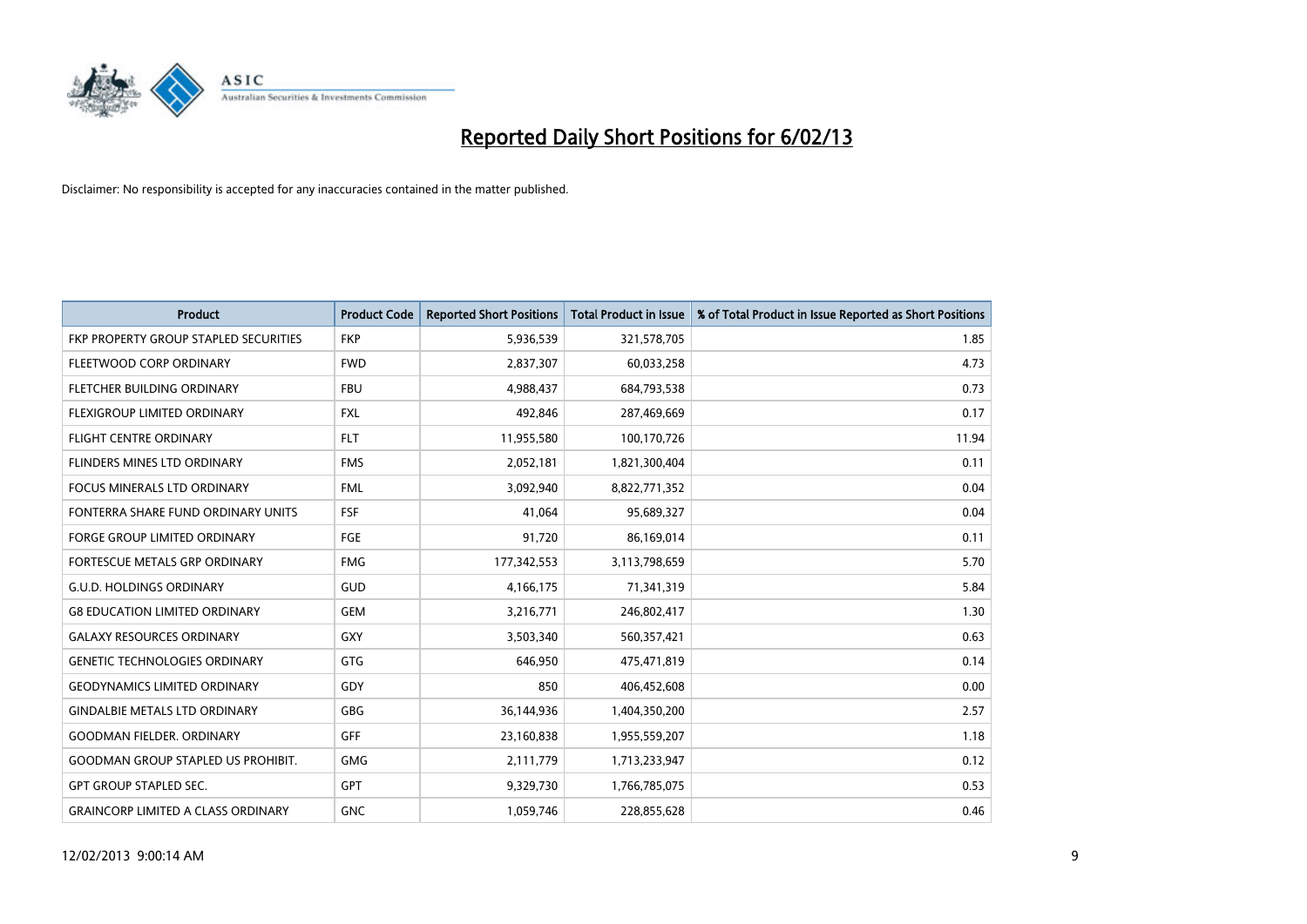

| <b>Product</b>                       | <b>Product Code</b> | <b>Reported Short Positions</b> | <b>Total Product in Issue</b> | % of Total Product in Issue Reported as Short Positions |
|--------------------------------------|---------------------|---------------------------------|-------------------------------|---------------------------------------------------------|
| <b>GRANGE RESOURCES, ORDINARY</b>    | <b>GRR</b>          | 1,481,233                       | 1,156,181,782                 | 0.13                                                    |
| <b>GREENLAND MIN EN LTD ORDINARY</b> | GGG                 | 4,920,427                       | 567,937,409                   | 0.87                                                    |
| <b>GRYPHON MINERALS LTD ORDINARY</b> | GRY                 | 22,487,552                      | 400,464,983                   | 5.62                                                    |
| <b>GUILDFORD COAL LTD ORDINARY</b>   | <b>GUF</b>          | 1,932,556                       | 521,046,899                   | 0.37                                                    |
| <b>GUIARAT NRE COAL LTD ORDINARY</b> | <b>GNM</b>          | 587,656                         | 1,376,138,678                 | 0.04                                                    |
| <b>GUNNS LIMITED ORDINARY</b>        | <b>GNS</b>          | 51,772,667                      | 848,401,559                   | 6.10                                                    |
| <b>GWA GROUP LTD ORDINARY</b>        | <b>GWA</b>          | 6,523,570                       | 304,706,899                   | 2.14                                                    |
| HARVEY NORMAN ORDINARY               | <b>HVN</b>          | 110,645,978                     | 1,062,316,784                 | 10.42                                                   |
| HASTIE GROUP LIMITED ORDINARY        | <b>HST</b>          | 233,914                         | 137,353,504                   | 0.17                                                    |
| <b>HENDERSON GROUP CDI 1:1</b>       | <b>HGG</b>          | 3,009,137                       | 718,996,007                   | 0.42                                                    |
| HFA HOLDINGS LIMITED ORDINARY        | <b>HFA</b>          | 3,809                           | 117,332,831                   | 0.00                                                    |
| <b>HIGHLANDS PACIFIC ORDINARY</b>    | <b>HIG</b>          | 483,892                         | 789,132,854                   | 0.06                                                    |
| HILLGROVE RES LTD ORDINARY           | <b>HGO</b>          | 2,009,546                       | 1,022,760,221                 | 0.20                                                    |
| <b>HILLS HOLDINGS LTD ORDINARY</b>   | <b>HIL</b>          | 2,807,081                       | 246,500,444                   | 1.14                                                    |
| HORIZON OIL LIMITED ORDINARY         | <b>HZN</b>          | 32,071,159                      | 1,130,811,515                 | 2.84                                                    |
| ICON ENERGY LIMITED ORDINARY         | <b>ICN</b>          | 1,724,608                       | 533,391,210                   | 0.32                                                    |
| <b>IINET LIMITED ORDINARY</b>        | <b>IIN</b>          | 18,094                          | 161,238,847                   | 0.01                                                    |
| ILUKA RESOURCES ORDINARY             | ILU                 | 68,090,929                      | 418,700,517                   | 16.26                                                   |
| <b>IMDEX LIMITED ORDINARY</b>        | <b>IMD</b>          | 997,449                         | 210,473,188                   | 0.47                                                    |
| IMF (AUSTRALIA) LTD ORDINARY         | <b>IMF</b>          | 505.393                         | 123,201,716                   | 0.41                                                    |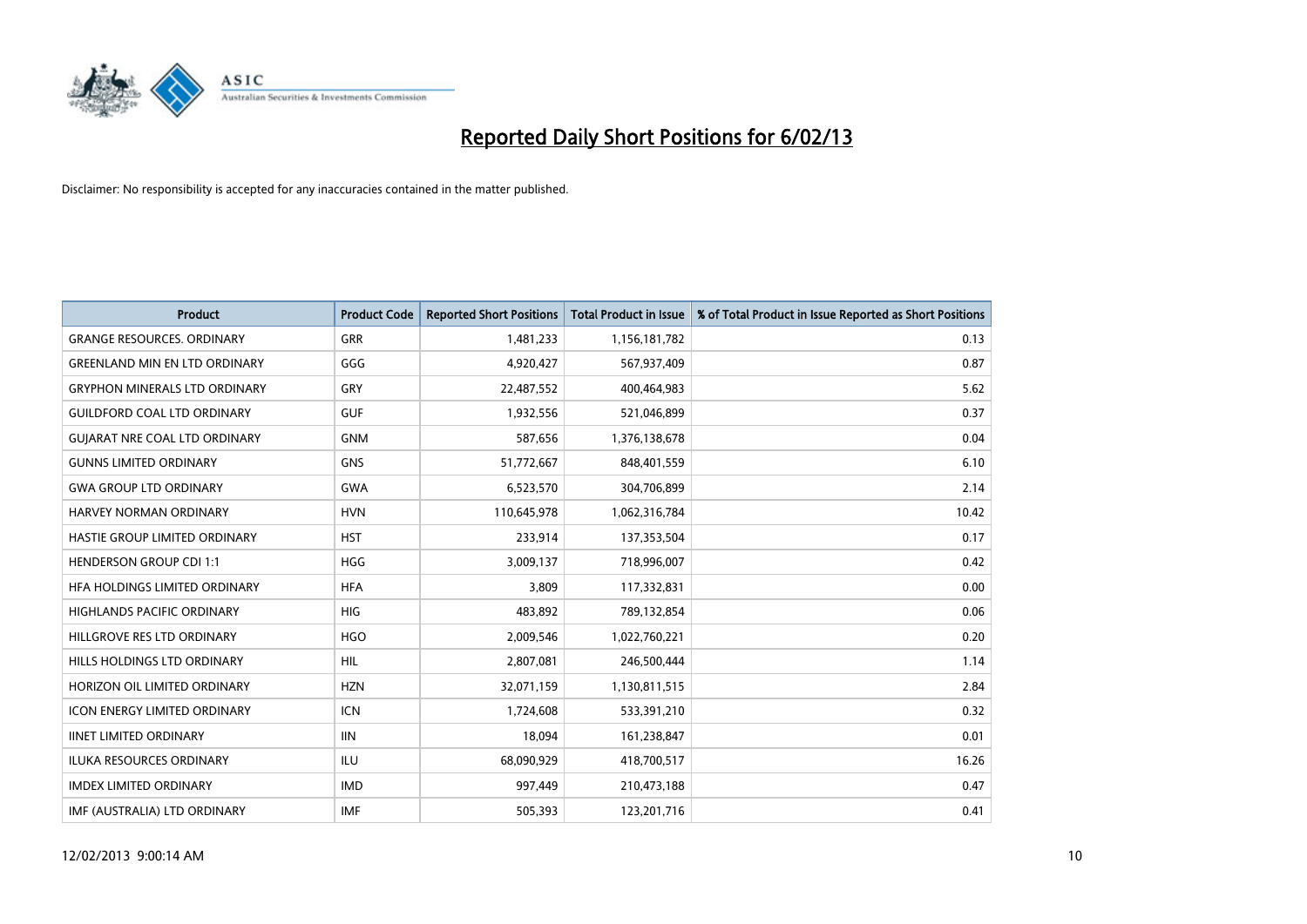

| <b>Product</b>                                  | <b>Product Code</b> | <b>Reported Short Positions</b> | <b>Total Product in Issue</b> | % of Total Product in Issue Reported as Short Positions |
|-------------------------------------------------|---------------------|---------------------------------|-------------------------------|---------------------------------------------------------|
| <b>INCITEC PIVOT ORDINARY</b>                   | IPL                 | 5,150,511                       | 1,628,730,107                 | 0.32                                                    |
| INDEPENDENCE GROUP ORDINARY                     | <b>IGO</b>          | 3,692,187                       | 232,882,535                   | 1.59                                                    |
| <b>INDOPHIL RESOURCES ORDINARY</b>              | <b>IRN</b>          | 952,462                         | 1,203,146,194                 | 0.08                                                    |
| INFIGEN ENERGY STAPLED SECURITIES               | <b>IFN</b>          | 2,940,588                       | 762,265,972                   | 0.39                                                    |
| <b>INSURANCE AUSTRALIA ORDINARY</b>             | IAG                 | 5,147,309                       | 2,079,034,021                 | 0.25                                                    |
| <b>INTEGRATED RESEARCH ORDINARY</b>             | IRI                 | 101,578                         | 168,359,453                   | 0.06                                                    |
| <b>INTREPID MINES ORDINARY</b>                  | <b>IAU</b>          | 10,354,738                      | 555,519,374                   | 1.86                                                    |
| <b>INVESTA OFFICE FUND STAPLED SECURITIES</b>   | <b>IOF</b>          | 2,854,765                       | 614,047,458                   | 0.46                                                    |
| <b>INVOCARE LIMITED ORDINARY</b>                | <b>IVC</b>          | 3,027,511                       | 110,030,298                   | 2.75                                                    |
| <b>ION LIMITED ORDINARY</b>                     | <b>ION</b>          | 164,453                         | 256,365,105                   | 0.06                                                    |
| <b>IOOF HOLDINGS LTD ORDINARY</b>               | IFL                 | 1,463,316                       | 232,091,225                   | 0.63                                                    |
| <b>IRESS LIMITED ORDINARY</b>                   | <b>IRE</b>          | 1,837,716                       | 128,620,231                   | 1.43                                                    |
| <b>IRON ORE HOLDINGS ORDINARY</b>               | <b>IOH</b>          | 39,352                          | 161,174,005                   | 0.02                                                    |
| ISHARES MSCI EM MKTS CDI 1:1                    | <b>IEM</b>          | 339                             | 425,700,000                   | 0.00                                                    |
| ISHARES S&P ASIA 50 CDI 1:1                     | <b>IAA</b>          | 3,023                           | 1,700,000                     | 0.18                                                    |
| IVANHOE AUSTRALIA ORDINARY                      | <b>IVA</b>          | 2,105,027                       | 714,991,227                   | 0.29                                                    |
| <b>JAMES HARDIE INDUST CHESS DEPOSITARY INT</b> | <b>IHX</b>          | 7,980,287                       | 440,917,727                   | 1.81                                                    |
| <b>JB HI-FI LIMITED ORDINARY</b>                | <b>IBH</b>          | 18,357,460                      | 98,850,643                    | 18.57                                                   |
| <b>IUMBO INTERACTIVE ORDINARY</b>               | <b>IIN</b>          | 1,000                           | 43,102,560                    | 0.00                                                    |
| <b>IUPITER MINES ORDINARY</b>                   | <b>IMS</b>          | 1,672                           | 2,281,835,383                 | 0.00                                                    |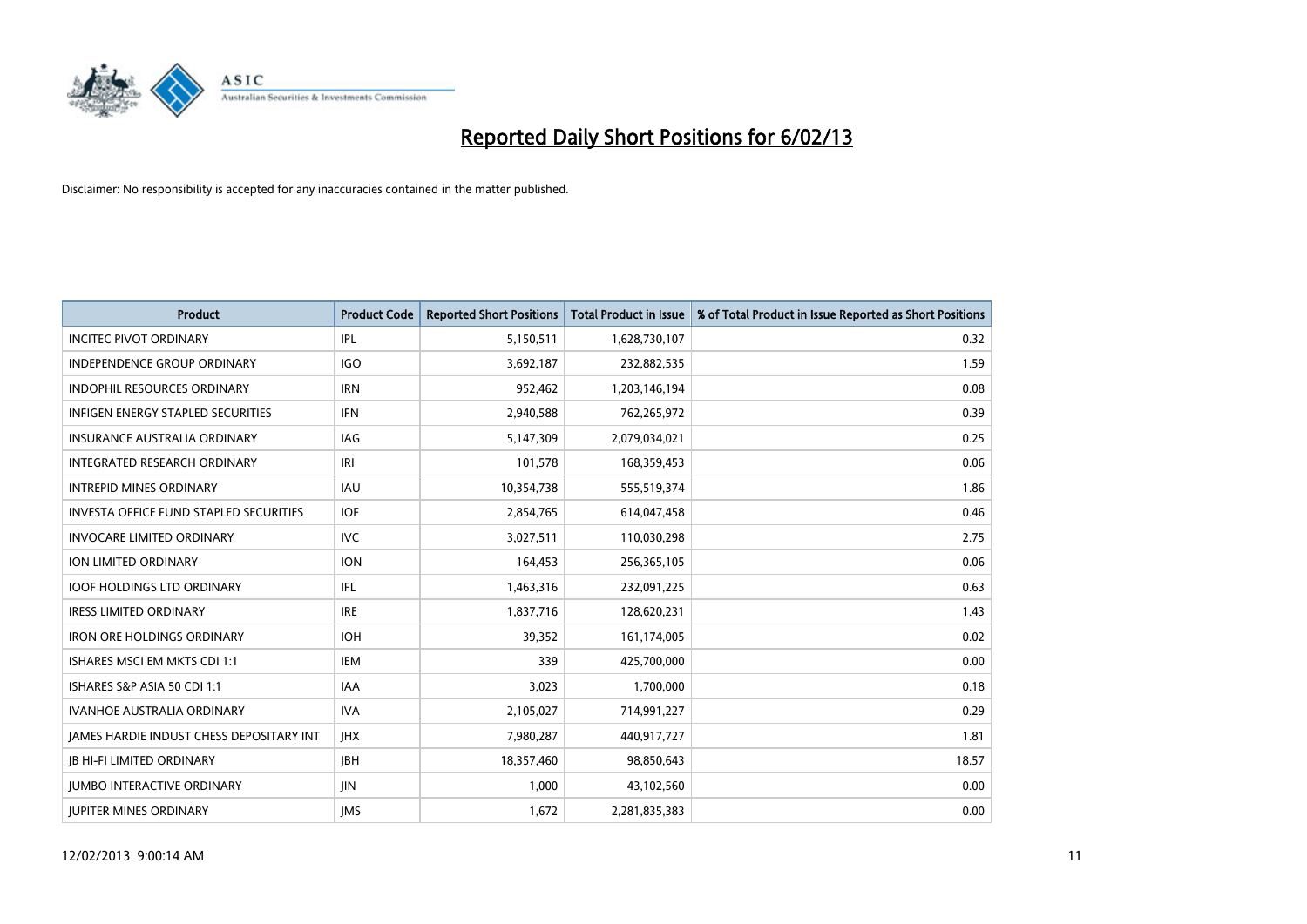

| <b>Product</b>                        | <b>Product Code</b> | <b>Reported Short Positions</b> | <b>Total Product in Issue</b> | % of Total Product in Issue Reported as Short Positions |
|---------------------------------------|---------------------|---------------------------------|-------------------------------|---------------------------------------------------------|
| <b>KAGARA LTD ORDINARY</b>            | <b>KZL</b>          | 3,034,733                       | 798,953,117                   | 0.38                                                    |
| KANGAROO RES LTD ORDINARY             | <b>KRL</b>          | 129,552                         | 3,434,430,012                 | 0.00                                                    |
| KAROON GAS AUSTRALIA ORDINARY         | <b>KAR</b>          | 134,603                         | 221,420,769                   | 0.06                                                    |
| KATHMANDU HOLD LTD ORDINARY           | <b>KMD</b>          | 17,397                          | 200,215,894                   | 0.01                                                    |
| <b>KBL MINING LIMITED ORDINARY</b>    | <b>KBL</b>          | 1,820                           | 293,535,629                   | 0.00                                                    |
| KINGSGATE CONSOLID. ORDINARY          | <b>KCN</b>          | 11,730,645                      | 151,828,173                   | 7.73                                                    |
| KINGSROSE MINING LTD ORDINARY         | <b>KRM</b>          | 190,706                         | 291,959,871                   | 0.07                                                    |
| LEIGHTON HOLDINGS ORDINARY            | LEI                 | 8,783,372                       | 337, 164, 188                 | 2.61                                                    |
| LEND LEASE GROUP UNIT/ORD STAPLED     | LLC                 | 4,442,109                       | 574,351,883                   | 0.77                                                    |
| LINC ENERGY LTD ORDINARY              | <b>LNC</b>          | 16,801,678                      | 517,770,424                   | 3.25                                                    |
| LIQUEFIED NATURAL ORDINARY            | <b>LNG</b>          | 272,800                         | 267,699,015                   | 0.10                                                    |
| LYCOPODIUM LIMITED ORDINARY           | LYL                 | 403                             | 38,755,103                    | 0.00                                                    |
| LYNAS CORPORATION ORDINARY            | <b>LYC</b>          | 177,866,181                     | 1,960,801,292                 | 9.07                                                    |
| <b>M2 TELECOMMUNICATION ORDINARY</b>  | <b>MTU</b>          | 7,112,479                       | 157,996,251                   | 4.50                                                    |
| <b>MACA LIMITED ORDINARY</b>          | <b>MLD</b>          | 1,053,346                       | 150,000,000                   | 0.70                                                    |
| <b>MACMAHON HOLDINGS ORDINARY</b>     | <b>MAH</b>          | 11,155,097                      | 1,261,699,966                 | 0.88                                                    |
| MACO ATLAS ROADS GRP ORDINARY STAPLED | <b>MQA</b>          | 4,164,181                       | 478,531,436                   | 0.87                                                    |
| MACQUARIE GROUP LTD ORDINARY          | <b>MOG</b>          | 4,498,738                       | 339,178,329                   | 1.33                                                    |
| <b>MATRIX C &amp; E LTD ORDINARY</b>  | <b>MCE</b>          | 3,777,253                       | 94,555,428                    | 3.99                                                    |
| <b>MAVERICK DRILLING ORDINARY</b>     | <b>MAD</b>          | 10,838,845                      | 452,726,751                   | 2.39                                                    |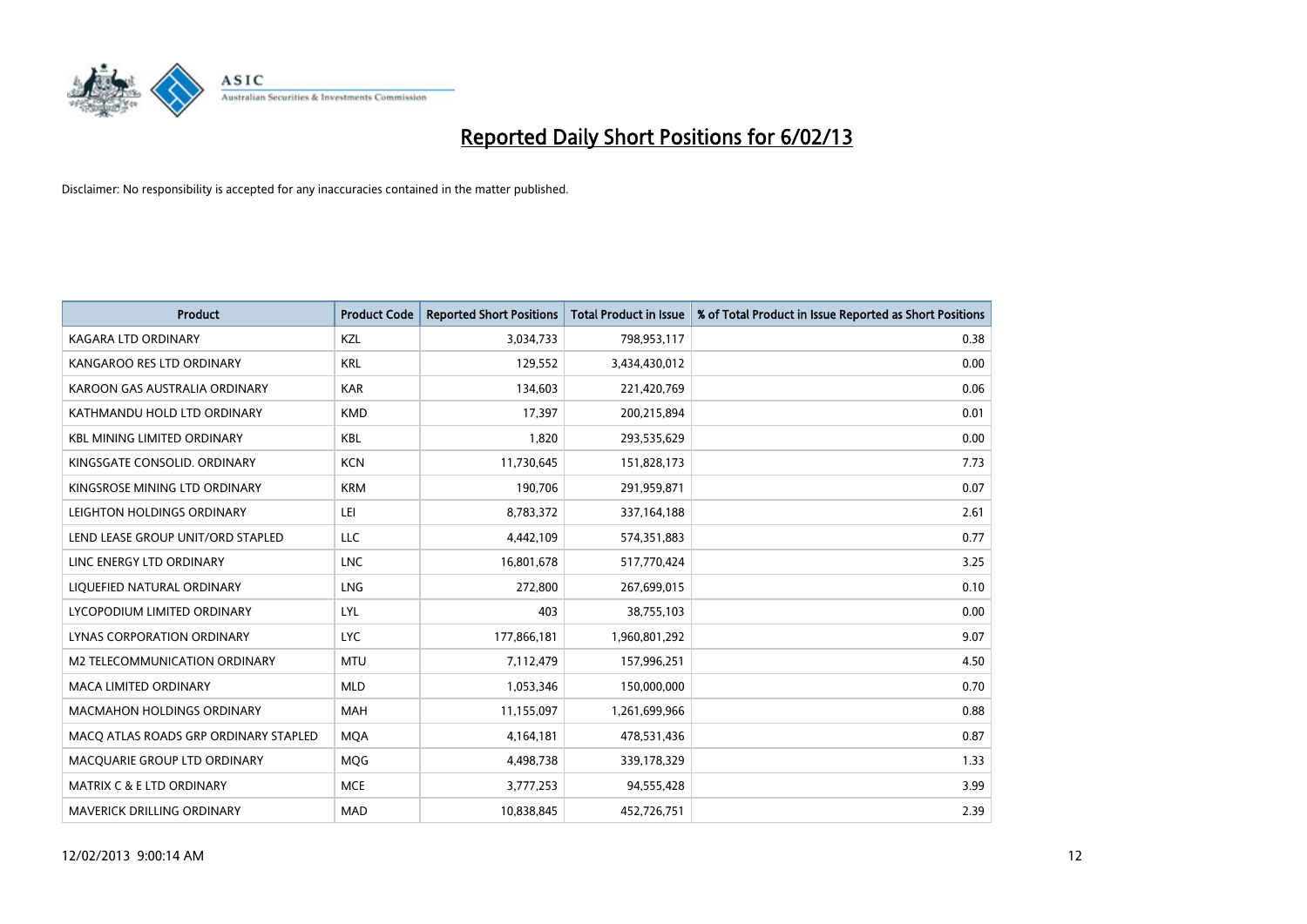

| <b>Product</b>                     | <b>Product Code</b> | <b>Reported Short Positions</b> | <b>Total Product in Issue</b> | % of Total Product in Issue Reported as Short Positions |
|------------------------------------|---------------------|---------------------------------|-------------------------------|---------------------------------------------------------|
| <b>MAYNE PHARMA LTD ORDINARY</b>   | <b>MYX</b>          | 546,300                         | 545,527,413                   | 0.10                                                    |
| MCMILLAN SHAKESPEARE ORDINARY      | <b>MMS</b>          | 516,047                         | 74,523,965                    | 0.69                                                    |
| MEDUSA MINING LTD ORDINARY         | <b>MML</b>          | 2,650,914                       | 188,903,911                   | 1.40                                                    |
| MELBOURNE IT LIMITED ORDINARY      | <b>MLB</b>          | 551,067                         | 82,451,363                    | 0.67                                                    |
| MEO AUSTRALIA LTD ORDINARY         | <b>MEO</b>          | 411,012                         | 627,264,587                   | 0.07                                                    |
| <b>MERMAID MARINE ORDINARY</b>     | <b>MRM</b>          | 609,396                         | 223,832,900                   | 0.27                                                    |
| MESOBLAST LIMITED ORDINARY         | <b>MSB</b>          | 17,794,304                      | 287,840,322                   | 6.18                                                    |
| METALS X LIMITED ORDINARY          | <b>MLX</b>          | 93,786                          | 1,651,766,110                 | 0.01                                                    |
| METCASH LIMITED ORDINARY           | <b>MTS</b>          | 104,231,619                     | 880,704,786                   | 11.84                                                   |
| METMINCO LIMITED ORDINARY          | <b>MNC</b>          | 54,825                          | 1,749,543,023                 | 0.00                                                    |
| MICLYN EXP OFFSHR ORDINARY         | <b>MIO</b>          | 89,939                          | 278,639,188                   | 0.03                                                    |
| MILTON CORPORATION ORDINARY        | <b>MLT</b>          | 12,800                          | 121,625,655                   | 0.01                                                    |
| MINCOR RESOURCES NL ORDINARY       | <b>MCR</b>          | 2,261,171                       | 188,208,274                   | 1.20                                                    |
| MINERAL DEPOSITS ORDINARY          | <b>MDL</b>          | 674,586                         | 83,538,786                    | 0.81                                                    |
| MINERAL RESOURCES, ORDINARY        | <b>MIN</b>          | 3,663,166                       | 185,724,169                   | 1.97                                                    |
| MIRABELA NICKEL LTD ORDINARY       | <b>MBN</b>          | 8,787,978                       | 876,765,094                   | 1.00                                                    |
| MIRVAC GROUP STAPLED SECURITIES    | <b>MGR</b>          | 6,371,289                       | 3,425,587,451                 | 0.19                                                    |
| MOLOPO ENERGY LTD ORDINARY         | <b>MPO</b>          | 726,385                         | 246,230,752                   | 0.30                                                    |
| <b>MONADELPHOUS GROUP ORDINARY</b> | <b>MND</b>          | 7,231,182                       | 90,663,543                    | 7.98                                                    |
| MORTGAGE CHOICE LTD ORDINARY       | <b>MOC</b>          | 2,352,123                       | 123,431,282                   | 1.91                                                    |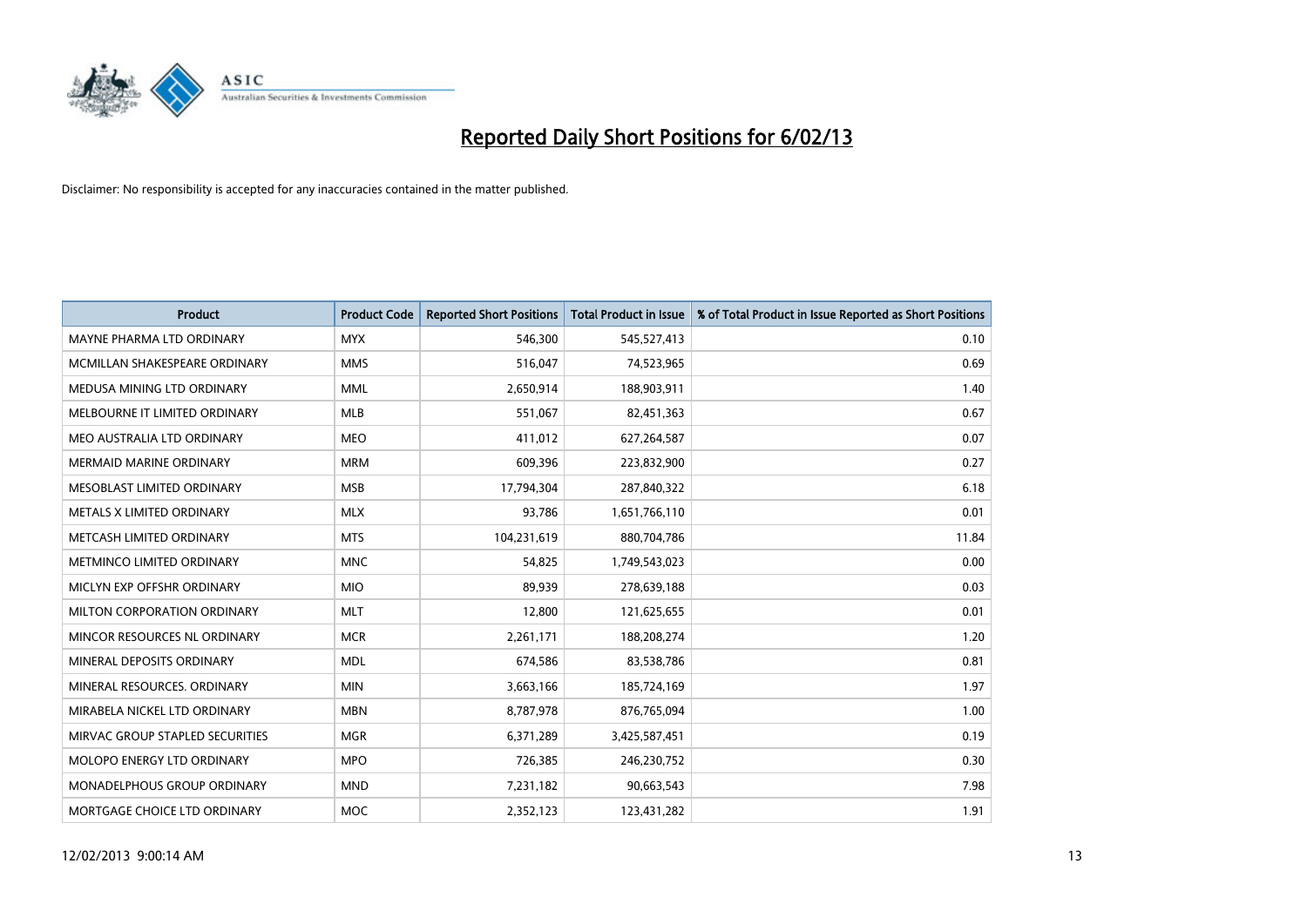

| <b>Product</b>                    | <b>Product Code</b> | <b>Reported Short Positions</b> | <b>Total Product in Issue</b> | % of Total Product in Issue Reported as Short Positions |
|-----------------------------------|---------------------|---------------------------------|-------------------------------|---------------------------------------------------------|
| <b>MOUNT GIBSON IRON ORDINARY</b> | <b>MGX</b>          | 2,030,957                       | 1,090,584,232                 | 0.19                                                    |
| MULTIPLEX SITES SITES             | <b>MXUPA</b>        | 578                             | 4,500,000                     | 0.01                                                    |
| MURCHISON METALS LTD ORDINARY     | <b>MMX</b>          | 6,198,549                       | 450,497,346                   | 1.38                                                    |
| <b>MYER HOLDINGS LTD ORDINARY</b> | <b>MYR</b>          | 81,928,040                      | 583,384,551                   | 14.04                                                   |
| <b>MYSTATE LIMITED ORDINARY</b>   | <b>MYS</b>          | 22,399                          | 87,117,374                    | 0.03                                                    |
| NATIONAL AUST, BANK ORDINARY      | <b>NAB</b>          | 11,734,932                      | 2,342,259,881                 | 0.50                                                    |
| NAVITAS LIMITED ORDINARY          | <b>NVT</b>          | 10,458,934                      | 375,367,918                   | 2.79                                                    |
| NEON ENERGY LIMITED ORDINARY      | <b>NEN</b>          | 3,471,704                       | 549,844,091                   | 0.63                                                    |
| NEW HOPE CORPORATION ORDINARY     | <b>NHC</b>          | 3,239,470                       | 830,563,352                   | 0.39                                                    |
| NEWCREST MINING ORDINARY          | <b>NCM</b>          | 4,587,353                       | 765,906,839                   | 0.60                                                    |
| NEWS CORP A NON-VOTING CDI        | <b>NWSLV</b>        | 2,425,509                       | 1,527,677,110                 | 0.16                                                    |
| NEWS CORP B VOTING CDI            | <b>NWS</b>          | 721,407                         | 798,520,953                   | 0.09                                                    |
| NEWSAT LIMITED ORDINARY           | <b>NWT</b>          | 58,617                          | 233,052,157                   | 0.03                                                    |
| NEXTDC LIMITED ORDINARY           | <b>NXT</b>          | 3,539,903                       | 172,602,288                   | 2.05                                                    |
| NEXUS ENERGY LIMITED ORDINARY     | <b>NXS</b>          | 12,187,648                      | 1,329,821,159                 | 0.92                                                    |
| NIDO PETROLEUM ORDINARY           | <b>NDO</b>          | 105,313                         | 1,906,373,341                 | 0.01                                                    |
| NOBLE MINERAL RES ORDINARY        | <b>NMG</b>          | 2,903,432                       | 666,397,952                   | 0.44                                                    |
| NORFOLK GROUP ORDINARY            | <b>NFK</b>          | 50                              | 158,890,730                   | 0.00                                                    |
| NORTHERN IRON LTD ORDINARY        | <b>NFE</b>          | 3,197,921                       | 484,405,314                   | 0.66                                                    |
| NORTHERN STAR ORDINARY            | <b>NST</b>          | 5,259,277                       | 424,277,027                   | 1.24                                                    |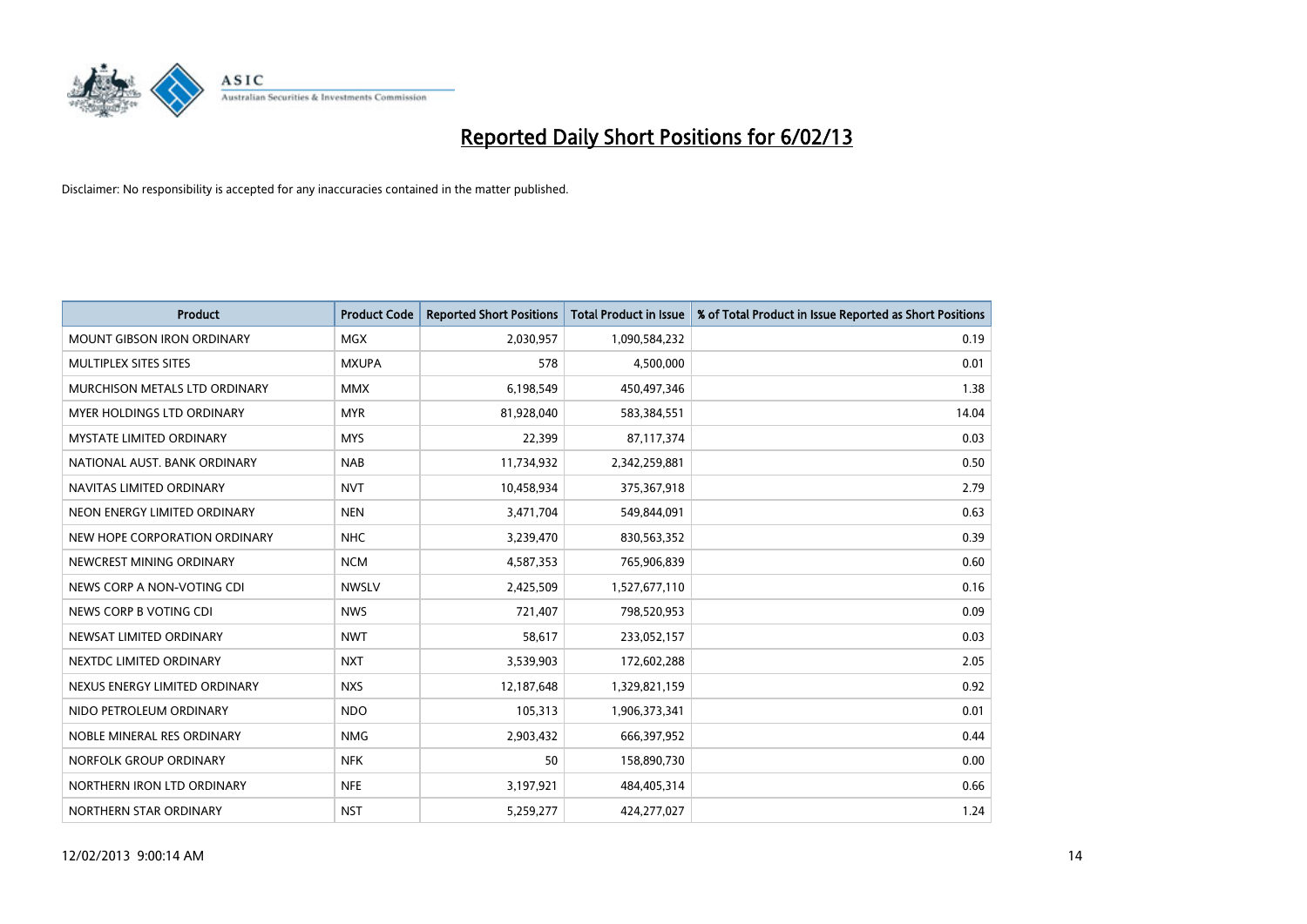

| <b>Product</b>                        | <b>Product Code</b> | <b>Reported Short Positions</b> | <b>Total Product in Issue</b> | % of Total Product in Issue Reported as Short Positions |
|---------------------------------------|---------------------|---------------------------------|-------------------------------|---------------------------------------------------------|
| NRW HOLDINGS LIMITED ORDINARY         | <b>NWH</b>          | 3,998,510                       | 278,888,011                   | 1.43                                                    |
| NUFARM LIMITED ORDINARY               | <b>NUF</b>          | 5,591,336                       | 262,796,891                   | 2.13                                                    |
| OAKTON LIMITED ORDINARY               | <b>OKN</b>          | 325                             | 91,721,874                    | 0.00                                                    |
| OCEANAGOLD CORP. CHESS DEPOSITARY INT | <b>OGC</b>          | 2,543,422                       | 293,517,918                   | 0.87                                                    |
| OIL SEARCH LTD ORDINARY               | <b>OSH</b>          | 20,081,443                      | 1,334,756,742                 | 1.50                                                    |
| OM HOLDINGS LIMITED ORDINARY          | OMH                 | 4,055,952                       | 673,423,337                   | 0.60                                                    |
| ORICA LIMITED ORDINARY                | ORI                 | 3,483,510                       | 366,686,516                   | 0.95                                                    |
| ORIGIN ENERGY ORDINARY                | <b>ORG</b>          | 14,549,783                      | 1,094,031,475                 | 1.33                                                    |
| OROCOBRE LIMITED ORDINARY             | <b>ORE</b>          | 284,634                         | 117,745,140                   | 0.24                                                    |
| OROTONGROUP LIMITED ORDINARY          | ORL                 | 30,021                          | 40,880,902                    | 0.07                                                    |
| ORPHEUS ENERGY LTD ORDINARY           | <b>OEG</b>          | 67,200                          | 130,475,919                   | 0.05                                                    |
| OZ MINERALS ORDINARY                  | OZL                 | 9,774,352                       | 303,470,022                   | 3.22                                                    |
| PACIFIC BRANDS ORDINARY               | <b>PBG</b>          | 14,063,780                      | 912,915,695                   | 1.54                                                    |
| PALADIN ENERGY LTD ORDINARY           | <b>PDN</b>          | 110,440,360                     | 836,825,651                   | 13.20                                                   |
| PANAUST LIMITED ORDINARY              | <b>PNA</b>          | 1,415,146                       | 606,155,069                   | 0.23                                                    |
| PANORAMIC RESOURCES ORDINARY          | PAN                 | 1,146,066                       | 256,058,555                   | 0.45                                                    |
| PAPERLINX LIMITED ORDINARY            | <b>PPX</b>          | 68,325                          | 609,280,761                   | 0.01                                                    |
| PAPILLON RES LTD ORDINARY             | PIR                 | 1,297,286                       | 297,028,210                   | 0.44                                                    |
| PATTIES FOODS LTD ORDINARY            | PFL                 | 100,000                         | 139,065,639                   | 0.07                                                    |
| PEET LIMITED ORDINARY                 | <b>PPC</b>          | 3,320,452                       | 321,013,141                   | 1.03                                                    |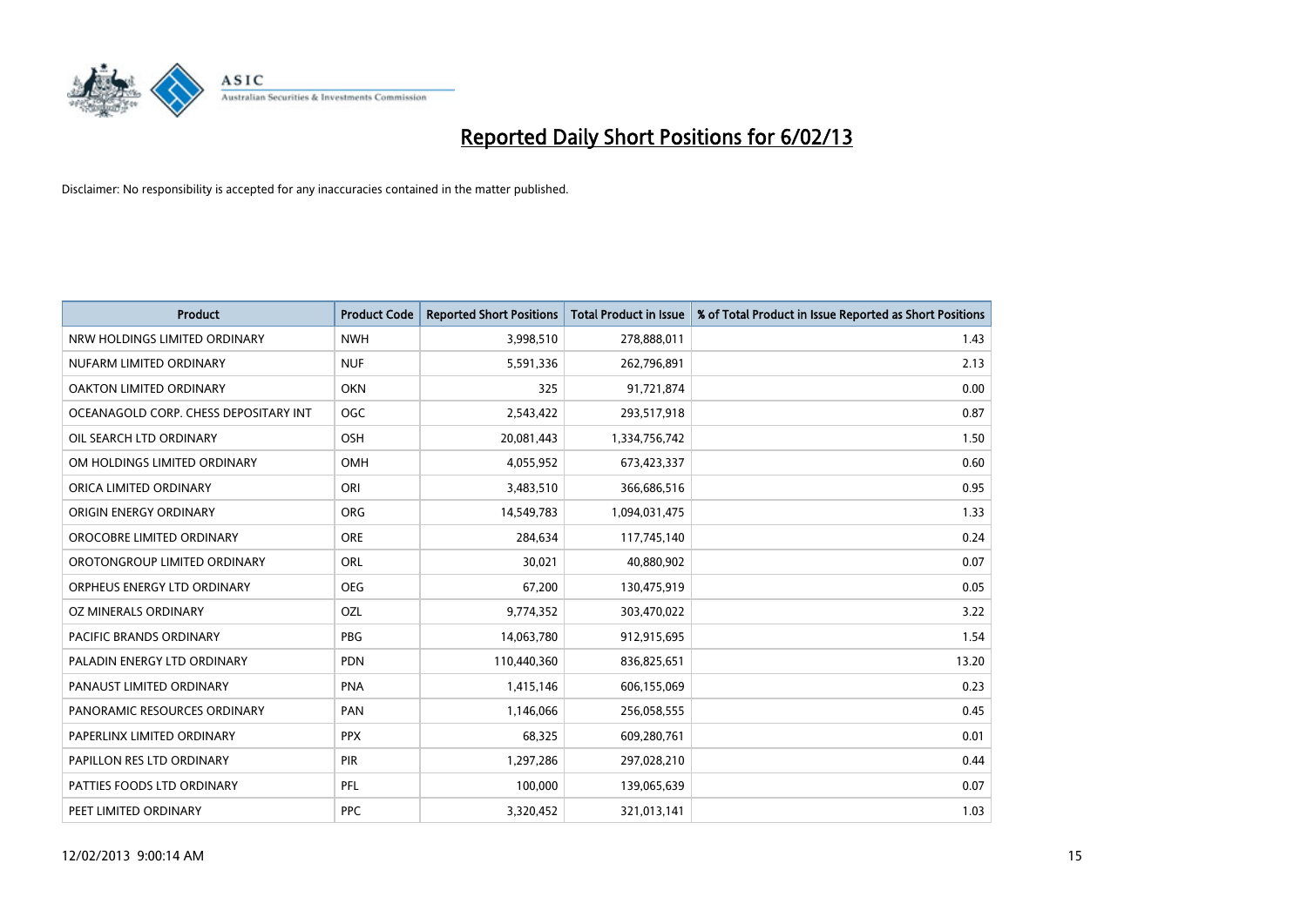

| <b>Product</b>                    | <b>Product Code</b> | <b>Reported Short Positions</b> | <b>Total Product in Issue</b> | % of Total Product in Issue Reported as Short Positions |
|-----------------------------------|---------------------|---------------------------------|-------------------------------|---------------------------------------------------------|
| PERILYA LIMITED ORDINARY          | PEM                 | 514                             | 769,316,426                   | 0.00                                                    |
| PERPETUAL LIMITED ORDINARY        | PPT                 | 2,118,829                       | 41,980,678                    | 5.05                                                    |
| PERSEUS MINING LTD ORDINARY       | PRU                 | 22,070,597                      | 457,962,088                   | 4.82                                                    |
| PHARMAXIS LTD ORDINARY            | <b>PXS</b>          | 7,901,188                       | 308,543,389                   | 2.56                                                    |
| PHOSPHAGENICS LTD. ORDINARY       | POH                 | 1,035,000                       | 1,020,215,957                 | 0.10                                                    |
| PLATINUM ASSET ORDINARY           | <b>PTM</b>          | 11,056,300                      | 561,347,878                   | 1.97                                                    |
| PLATINUM AUSTRALIA ORDINARY       | <b>PLA</b>          | 836,127                         | 504,968,043                   | 0.17                                                    |
| PMP LIMITED ORDINARY              | <b>PMP</b>          | 181,144                         | 323,781,124                   | 0.06                                                    |
| PREMIER INVESTMENTS ORDINARY      | <b>PMV</b>          | 1,175,224                       | 155,260,478                   | 0.76                                                    |
| PRIMA BIOMED LTD ORDINARY         | <b>PRR</b>          | 7,288,810                       | 1,066,063,388                 | 0.68                                                    |
| PRIMARY HEALTH CARE ORDINARY      | <b>PRY</b>          | 16,629,575                      | 502,983,554                   | 3.31                                                    |
| PROGRAMMED ORDINARY               | <b>PRG</b>          | 268,578                         | 118,177,001                   | 0.23                                                    |
| <b>PSIVIDA CORP CDI 1:1</b>       | <b>PVA</b>          | 50,000                          | 8,948,806                     | 0.56                                                    |
| PURA VIDA ENERGY NL ORDINARY      | <b>PVD</b>          | 157,040                         | 59,919,584                    | 0.26                                                    |
| <b>QANTAS AIRWAYS ORDINARY</b>    | QAN                 | 17,789,642                      | 2,253,918,425                 | 0.79                                                    |
| OBE INSURANCE GROUP ORDINARY      | <b>OBE</b>          | 50,707,281                      | 1,196,747,582                 | 4.24                                                    |
| ORXPHARMA LTD ORDINARY            | <b>QRX</b>          | 130,762                         | 144,644,706                   | 0.09                                                    |
| <b>QUBE HOLDINGS LTD ORDINARY</b> | QUB                 | 10,454,043                      | 926,489,845                   | 1.13                                                    |
| RAMELIUS RESOURCES ORDINARY       | <b>RMS</b>          | 5,135,498                       | 337,296,949                   | 1.52                                                    |
| RAMSAY HEALTH CARE ORDINARY       | <b>RHC</b>          | 2,515,748                       | 202,081,252                   | 1.24                                                    |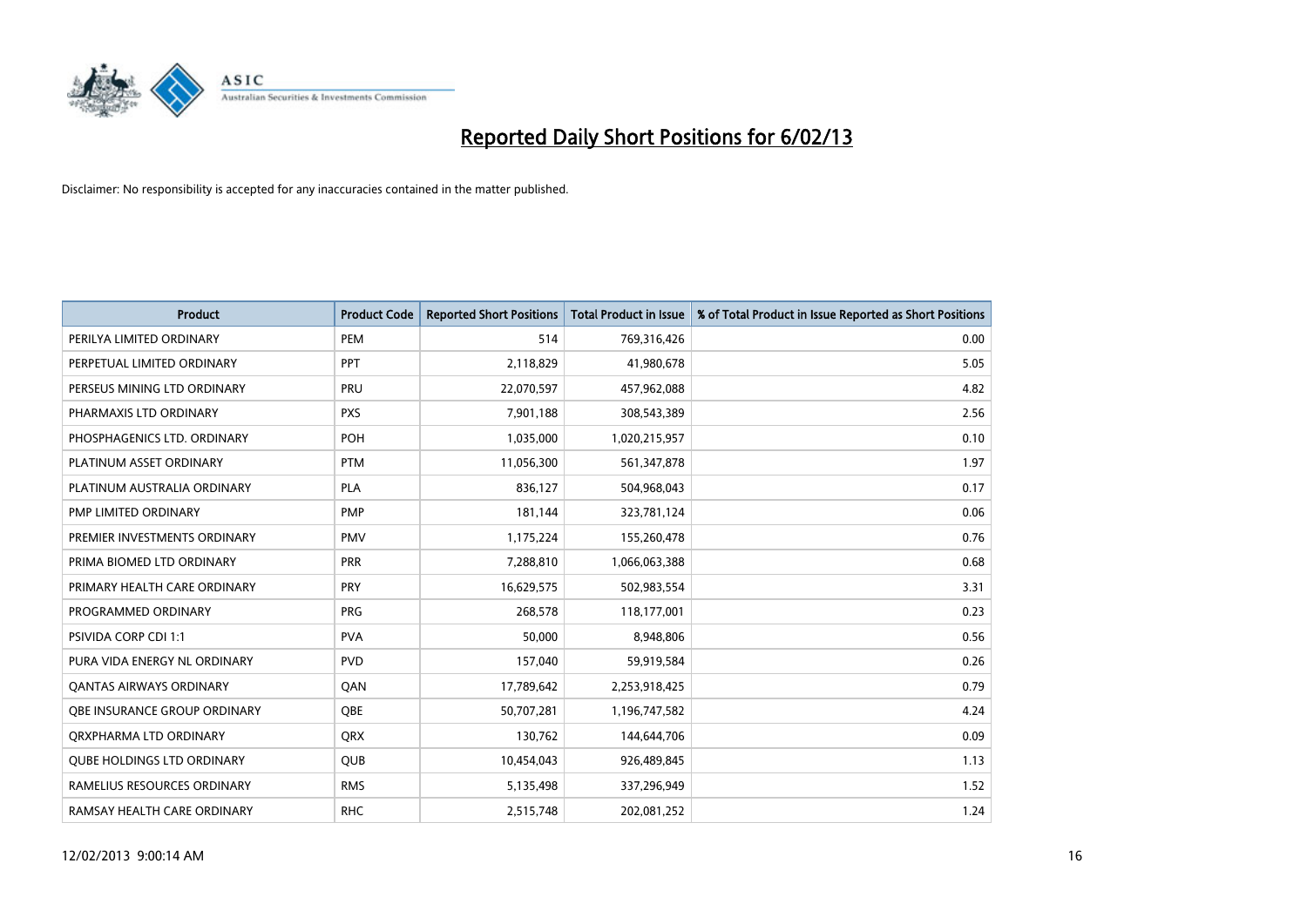

| <b>Product</b>                      | <b>Product Code</b> | <b>Reported Short Positions</b> | <b>Total Product in Issue</b> | % of Total Product in Issue Reported as Short Positions |
|-------------------------------------|---------------------|---------------------------------|-------------------------------|---------------------------------------------------------|
| <b>RCR TOMLINSON ORDINARY</b>       | <b>RCR</b>          | 120,661                         | 132,431,265                   | 0.09                                                    |
| <b>REA GROUP ORDINARY</b>           | <b>REA</b>          | 30,549                          | 131,714,699                   | 0.02                                                    |
| <b>RECKON LIMITED ORDINARY</b>      | <b>RKN</b>          | 451,000                         | 129,488,015                   | 0.35                                                    |
| RED 5 LIMITED ORDINARY              | <b>RED</b>          | 371,734                         | 135,488,008                   | 0.27                                                    |
| <b>RED FORK ENERGY ORDINARY</b>     | <b>RFE</b>          | 3,396,036                       | 384,951,719                   | 0.88                                                    |
| REDBANK ENERGY LTD ORDINARY         | AEJ                 | 13                              | 786,287                       | 0.00                                                    |
| REDFLEX HOLDINGS ORDINARY           | <b>RDF</b>          | 1.728                           | 110,762,310                   | 0.00                                                    |
| REECE AUSTRALIA LTD. ORDINARY       | <b>REH</b>          | 10,493                          | 99,600,000                    | 0.01                                                    |
| REGIS RESOURCES ORDINARY            | <b>RRL</b>          | 7,018,719                       | 473,975,396                   | 1.48                                                    |
| RESMED INC CDI 10:1                 | <b>RMD</b>          | 26,852,785                      | 1,556,242,300                 | 1.73                                                    |
| <b>RESOLUTE MINING ORDINARY</b>     | <b>RSG</b>          | 1,146,615                       | 643,094,224                   | 0.18                                                    |
| <b>RESOURCE GENERATION ORDINARY</b> | <b>RES</b>          | 173                             | 263,345,652                   | 0.00                                                    |
| RETAIL FOOD GROUP ORDINARY          | <b>RFG</b>          | 262,099                         | 130,087,856                   | 0.20                                                    |
| REVERSE CORP LIMITED ORDINARY       | <b>REF</b>          | 100                             | 92,382,175                    | 0.00                                                    |
| REX MINERALS LIMITED ORDINARY       | <b>RXM</b>          | 2,950,349                       | 188,907,284                   | 1.56                                                    |
| <b>RHG LIMITED ORDINARY</b>         | <b>RHG</b>          | 300,658                         | 308,483,177                   | 0.10                                                    |
| <b>RIALTO ENERGY ORDINARY</b>       | <b>RIA</b>          | 41                              | 672,259,992                   | 0.00                                                    |
| RIDLEY CORPORATION ORDINARY         | <b>RIC</b>          | 21,895                          | 307,817,071                   | 0.01                                                    |
| RIO TINTO LIMITED ORDINARY          | <b>RIO</b>          | 7,497,424                       | 435,758,720                   | 1.72                                                    |
| ROC OIL COMPANY ORDINARY            | <b>ROC</b>          | 1,098,529                       | 683,235,552                   | 0.16                                                    |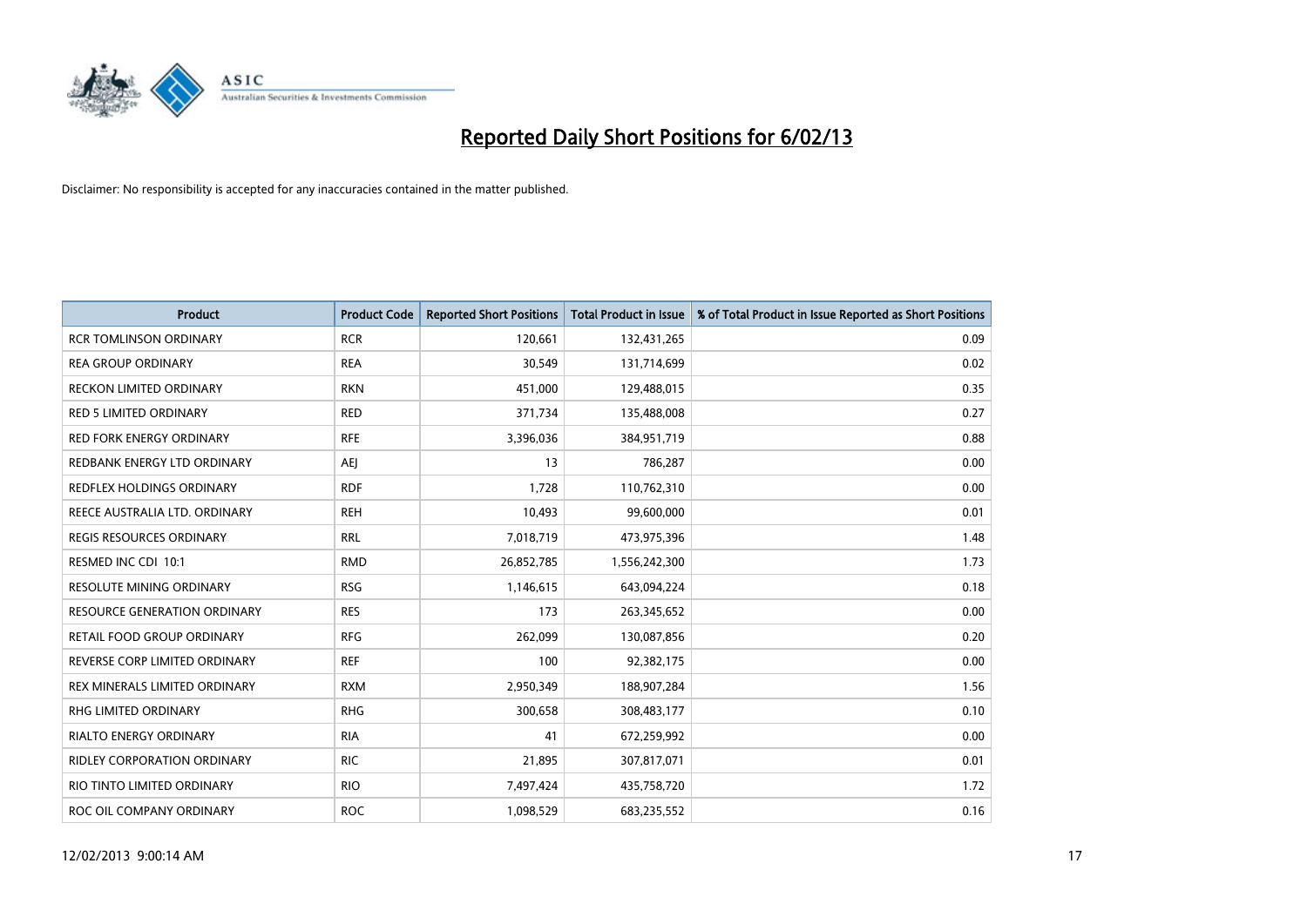

| <b>Product</b>                               | <b>Product Code</b> | <b>Reported Short Positions</b> | <b>Total Product in Issue</b> | % of Total Product in Issue Reported as Short Positions |
|----------------------------------------------|---------------------|---------------------------------|-------------------------------|---------------------------------------------------------|
| <b>RURALCO HOLDINGS ORDINARY</b>             | <b>RHL</b>          | 12,000                          | 55,019,284                    | 0.02                                                    |
| SAI GLOBAL LIMITED ORDINARY                  | SAI                 | 4,454,641                       | 206,944,724                   | 2.15                                                    |
| SALMAT LIMITED ORDINARY                      | <b>SLM</b>          | 489,776                         | 159,812,799                   | 0.31                                                    |
| SAMSON OIL & GAS LTD ORDINARY                | SSN                 | 6,457,653                       | 1,985,896,471                 | 0.33                                                    |
| SANDFIRE RESOURCES ORDINARY                  | <b>SFR</b>          | 2,732,061                       | 153,590,968                   | 1.78                                                    |
| <b>SANTOS LTD ORDINARY</b>                   | <b>STO</b>          | 3,308,748                       | 958,896,322                   | 0.35                                                    |
| SARACEN MINERAL ORDINARY                     | <b>SAR</b>          | 9,379,388                       | 595,217,424                   | 1.58                                                    |
| <b>SCA PROPERTY GROUP STAPLED SECURITIES</b> | SCP                 | 12,738,487                      | 585,455,114                   | 2.18                                                    |
| SEDGMAN LIMITED ORDINARY                     | SDM                 | 119,569                         | 217,623,797                   | 0.05                                                    |
| SEEK LIMITED ORDINARY                        | <b>SEK</b>          | 15,392,407                      | 337,101,307                   | 4.57                                                    |
| SENEX ENERGY LIMITED ORDINARY                | <b>SXY</b>          | 2,526,473                       | 1,140,804,837                 | 0.22                                                    |
| SERVICE STREAM ORDINARY                      | <b>SSM</b>          | 100                             | 283,418,867                   | 0.00                                                    |
| SEVEN GROUP HOLDINGS ORDINARY                | <b>SVW</b>          | 3,503,909                       | 307,410,281                   | 1.14                                                    |
| SEVEN WEST MEDIA LTD ORDINARY                | <b>SWM</b>          | 19,875,782                      | 999,160,872                   | 1.99                                                    |
| SIGMA PHARMACEUTICAL ORDINARY                | <b>SIP</b>          | 5,632,301                       | 1,169,236,730                 | 0.48                                                    |
| SILEX SYSTEMS ORDINARY                       | <b>SLX</b>          | 1,212,787                       | 170,232,464                   | 0.71                                                    |
| SILVER CHEF LIMITED ORDINARY                 | SIV                 | 13,392                          | 27,222,919                    | 0.05                                                    |
| SILVER LAKE RESOURCE ORDINARY                | <b>SLR</b>          | 1,462,602                       | 379,048,750                   | 0.39                                                    |
| SIMS METAL MGMT LTD ORDINARY                 | SGM                 | 8,250,389                       | 204,300,941                   | 4.04                                                    |
| SINGAPORE TELECOMM. CHESS DEPOSITARY INT     | <b>SGT</b>          | 10,388,121                      | 174,261,546                   | 5.96                                                    |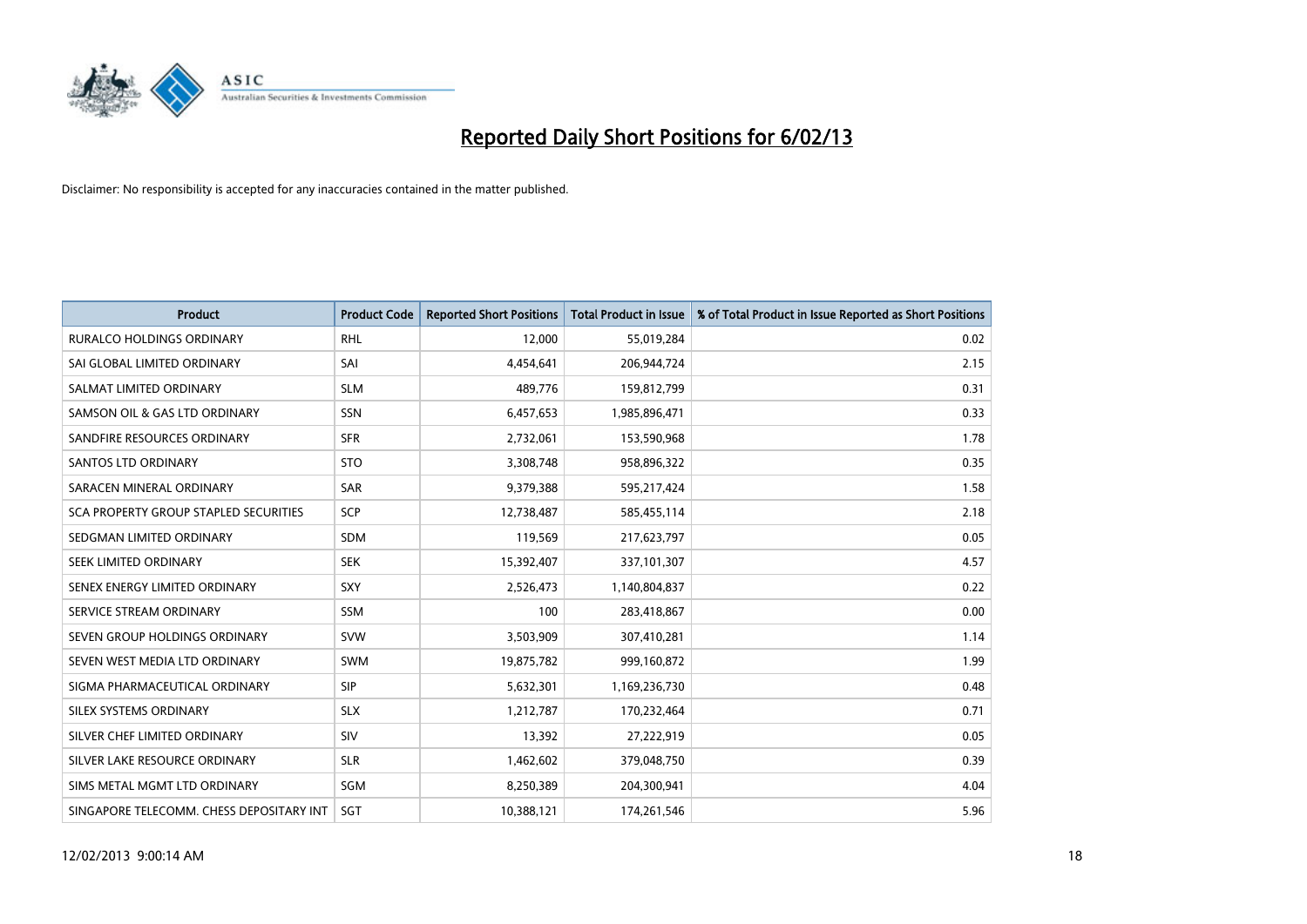

| <b>Product</b>                           | <b>Product Code</b> | <b>Reported Short Positions</b> | <b>Total Product in Issue</b> | % of Total Product in Issue Reported as Short Positions |
|------------------------------------------|---------------------|---------------------------------|-------------------------------|---------------------------------------------------------|
| SIRIUS RESOURCES NL ORDINARY             | <b>SIR</b>          | 445.449                         | 223,434,586                   | 0.20                                                    |
| SIRTEX MEDICAL ORDINARY                  | <b>SRX</b>          | 195,934                         | 55,768,136                    | 0.35                                                    |
| SKILLED GROUP LTD ORDINARY               | <b>SKE</b>          | 4,152,301                       | 233,487,276                   | 1.78                                                    |
| SKY NETWORK ORDINARY                     | <b>SKT</b>          | 118,286                         | 389,139,785                   | 0.03                                                    |
| SKYCITY ENT GRP LTD ORDINARY             | <b>SKC</b>          | 110,101                         | 576,958,340                   | 0.02                                                    |
| <b>SLATER &amp; GORDON ORDINARY</b>      | SGH                 | 37,356                          | 170,537,215                   | 0.02                                                    |
| SMS MANAGEMENT, ORDINARY                 | <b>SMX</b>          | 2,579,236                       | 69,378,477                    | 3.72                                                    |
| SONIC HEALTHCARE ORDINARY                | <b>SHL</b>          | 4,994,248                       | 396,053,681                   | 1.26                                                    |
| SOUL PATTINSON (W.H) ORDINARY            | SOL                 | 14,215                          | 239,395,320                   | 0.01                                                    |
| SOUTH BOULDER MINES ORDINARY             | <b>STB</b>          | 73,788                          | 127,952,826                   | 0.06                                                    |
| SP AUSNET STAPLED SECURITIES             | <b>SPN</b>          | 9,109,221                       | 3,367,543,113                 | 0.27                                                    |
| SPARK INFRASTRUCTURE STAPLED NOTE & UNIT | SKI                 | 39,199,135                      | 1,326,734,264                 | 2.95                                                    |
| SPDR 200 FUND ETF UNITS                  | <b>STW</b>          | 67,425                          | 46,951,346                    | 0.14                                                    |
| SPDR S&P/ASX PROP FU ETF UNITS           | <b>SLF</b>          | 209                             | 38,200,001                    | 0.00                                                    |
| SPECIALTY FASHION ORDINARY               | <b>SFH</b>          | 98,885                          | 192,236,121                   | 0.05                                                    |
| ST BARBARA LIMITED ORDINARY              | <b>SBM</b>          | 5,213,274                       | 488,074,077                   | 1.07                                                    |
| STANMORE COAL LTD ORDINARY               | <b>SMR</b>          | 32,870                          | 207,827,090                   | 0.02                                                    |
| STARPHARMA HOLDINGS ORDINARY             | SPL                 | 6,508,498                       | 283,665,948                   | 2.29                                                    |
| STH CRS ELECT ENGNR ORDINARY             | <b>SXE</b>          | 149,840                         | 161,523,129                   | 0.09                                                    |
| STHN CROSS MEDIA ORDINARY                | <b>SXL</b>          | 13,910,520                      | 704,858,524                   | 1.97                                                    |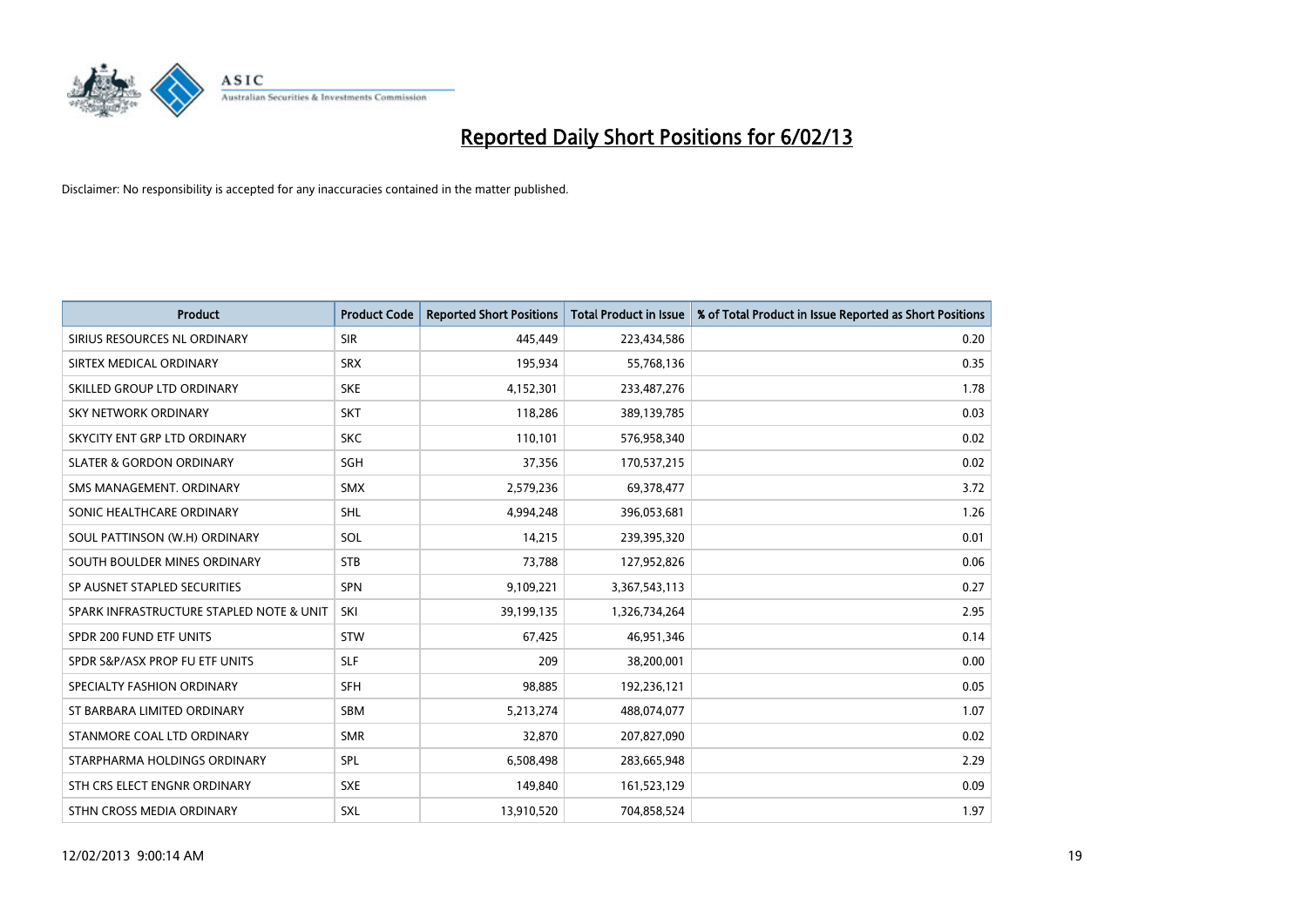

| <b>Product</b>                   | <b>Product Code</b> | <b>Reported Short Positions</b> | <b>Total Product in Issue</b> | % of Total Product in Issue Reported as Short Positions |
|----------------------------------|---------------------|---------------------------------|-------------------------------|---------------------------------------------------------|
| STOCKLAND UNITS/ORD STAPLED      | SGP                 | 23,787,117                      | 2,202,657,963                 | 1.08                                                    |
| STRAITS RES LTD. ORDINARY        | SRO                 | 69,907                          | 1,164,150,159                 | 0.01                                                    |
| STW COMMUNICATIONS ORDINARY      | SGN                 | 73,344                          | 403,828,512                   | 0.02                                                    |
| SUNCORP GROUP LTD ORDINARY       | <b>SUN</b>          | 7,165,668                       | 1,286,600,980                 | 0.56                                                    |
| SUNDANCE ENERGY ORDINARY         | <b>SEA</b>          | 7,372,550                       | 278,765,141                   | 2.64                                                    |
| SUNDANCE RESOURCES ORDINARY      | SDL                 | 1,631,939                       | 3,072,110,985                 | 0.05                                                    |
| SUNLAND GROUP LTD ORDINARY       | <b>SDG</b>          | 149,805                         | 189,417,674                   | 0.08                                                    |
| SUPER RET REP LTD ORDINARY       | <b>SUL</b>          | 541,584                         | 196,382,811                   | 0.28                                                    |
| SYD AIRPORT STAPLED US PROHIBIT. | <b>SYD</b>          | 6,370,724                       | 1,861,210,782                 | 0.34                                                    |
| SYRAH RESOURCES ORDINARY         | <b>SYR</b>          | 20,275                          | 135,952,089                   | 0.01                                                    |
| TABCORP HOLDINGS LTD ORDINARY    | <b>TAH</b>          | 15,813,079                      | 734,015,737                   | 2.15                                                    |
| TANAMI GOLD NL ORDINARY          | <b>TAM</b>          | 365,867                         | 261,132,677                   | 0.14                                                    |
| TAP OIL LIMITED ORDINARY         | <b>TAP</b>          | 347,012                         | 241,608,606                   | 0.14                                                    |
| TASSAL GROUP LIMITED ORDINARY    | <b>TGR</b>          | 72,057                          | 146,304,404                   | 0.05                                                    |
| TATTS GROUP LTD ORDINARY         | <b>TTS</b>          | 6,502,222                       | 1,386,351,280                 | 0.47                                                    |
| <b>TECHNOLOGY ONE ORDINARY</b>   | <b>TNE</b>          | 115,392                         | 306,620,955                   | 0.04                                                    |
| TELECOM CORPORATION ORDINARY     | <b>TEL</b>          | 8,066,327                       | 1,824,673,847                 | 0.44                                                    |
| TELSTRA CORPORATION. ORDINARY    | <b>TLS</b>          | 25,922,756                      | 12,443,074,357                | 0.21                                                    |
| TEN NETWORK HOLDINGS ORDINARY    | <b>TEN</b>          | 106,286,881                     | 2,586,970,845                 | 4.11                                                    |
| TERANGA GOLD CORP CDI 1:1        | <b>TGZ</b>          | 169,140                         | 174,121,625                   | 0.10                                                    |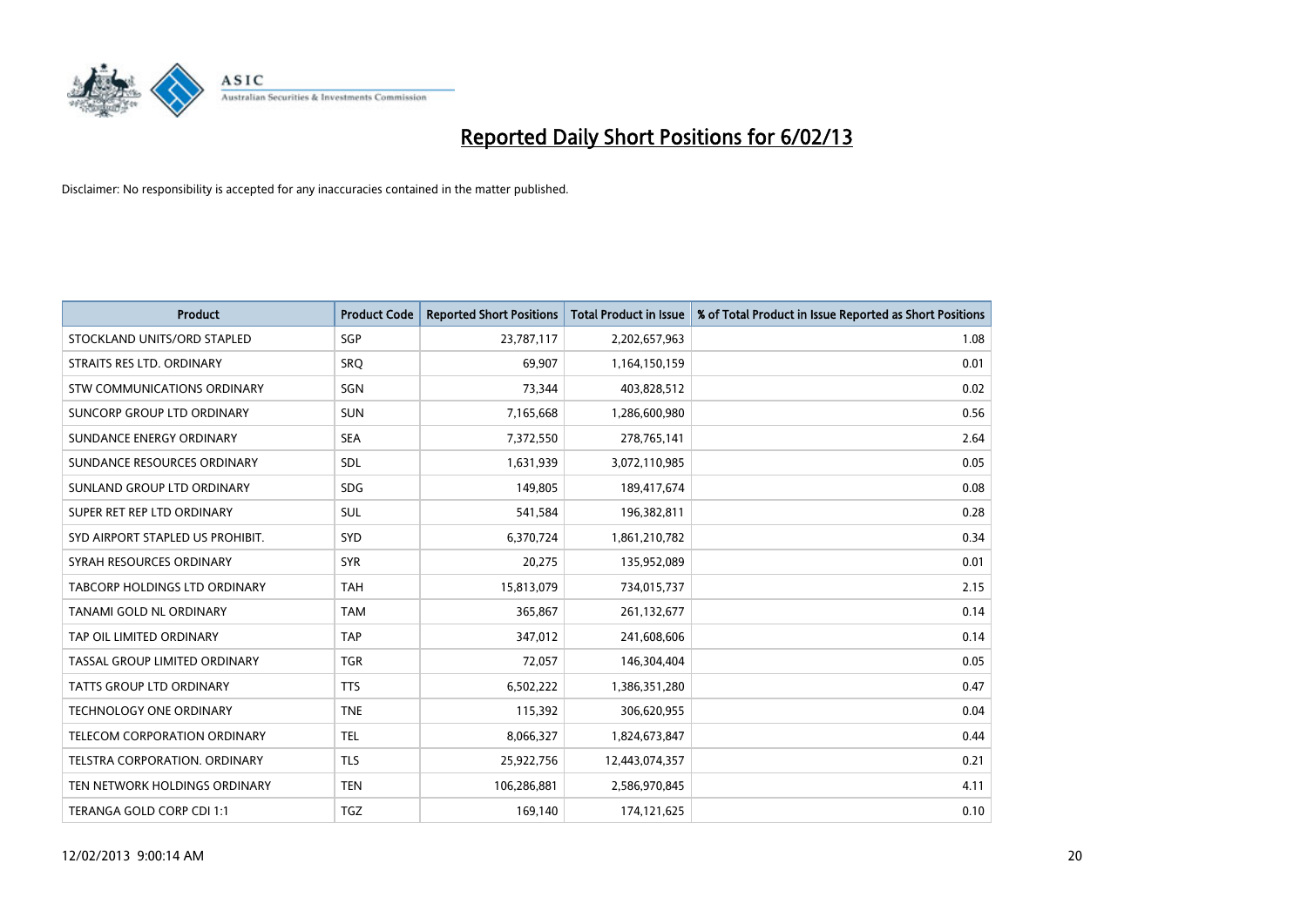

| <b>Product</b>                       | <b>Product Code</b> | <b>Reported Short Positions</b> | <b>Total Product in Issue</b> | % of Total Product in Issue Reported as Short Positions |
|--------------------------------------|---------------------|---------------------------------|-------------------------------|---------------------------------------------------------|
| TEXON PETROLEUM LTD ORDINARY         | <b>TXN</b>          | 144,700                         | 245,339,848                   | 0.06                                                    |
| THE REJECT SHOP ORDINARY             | <b>TRS</b>          | 2,543,245                       | 26,092,220                    | 9.75                                                    |
| THORN GROUP LIMITED ORDINARY         | <b>TGA</b>          | 265,191                         | 147,584,880                   | 0.18                                                    |
| TIGER RESOURCES ORDINARY             | <b>TGS</b>          | 1,753,851                       | 673,470,269                   | 0.26                                                    |
| TOLL HOLDINGS LTD ORDINARY           | <b>TOL</b>          | 37,094,003                      | 717,133,875                   | 5.17                                                    |
| TOX FREE SOLUTIONS ORDINARY          | <b>TOX</b>          | 1,049,583                       | 115,999,858                   | 0.90                                                    |
| TPG TELECOM LIMITED ORDINARY         | <b>TPM</b>          | 2,122,547                       | 793,808,141                   | 0.27                                                    |
| TRADE ME GROUP ORDINARY              | <b>TME</b>          | 1,094,507                       | 396,017,568                   | 0.28                                                    |
| <b>TRANSFIELD SERVICES ORDINARY</b>  | <b>TSE</b>          | 4,474,895                       | 512,457,716                   | 0.87                                                    |
| TRANSPACIFIC INDUST, ORDINARY        | <b>TPI</b>          | 10,385,451                      | 1,578,563,490                 | 0.66                                                    |
| TRANSURBAN GROUP TRIPLE STAPLED SEC. | <b>TCL</b>          | 5,899,615                       | 1,478,639,966                 | 0.40                                                    |
| TREASURY WINE ESTATE ORDINARY        | <b>TWE</b>          | 19,882,563                      | 647,227,144                   | 3.07                                                    |
| TROY RESOURCES LTD ORDINARY          | <b>TRY</b>          | 83,459                          | 91,318,649                    | 0.09                                                    |
| UGL LIMITED ORDINARY                 | UGL                 | 7,040,701                       | 166,315,038                   | 4.23                                                    |
| UXC LIMITED ORDINARY                 | <b>UXC</b>          | 1,229,185                       | 308,056,885                   | 0.40                                                    |
| <b>VENTURE MINERALS ORDINARY</b>     | <b>VMS</b>          | 227,760                         | 287,320,170                   | 0.08                                                    |
| VIRGIN AUS HLDG LTD ORDINARY         | <b>VAH</b>          | 58,455,268                      | 2,455,775,111                 | 2.38                                                    |
| VNGD AUS SHARES ETF UNITS            | VAS                 | 771                             | 5,847,438                     | 0.01                                                    |
| <b>VOCUS COMMS LTD ORDINARY</b>      | <b>VOC</b>          | 100,652                         | 77,846,159                    | 0.13                                                    |
| WATPAC LIMITED ORDINARY              | <b>WTP</b>          | 38,438                          | 184,332,526                   | 0.02                                                    |